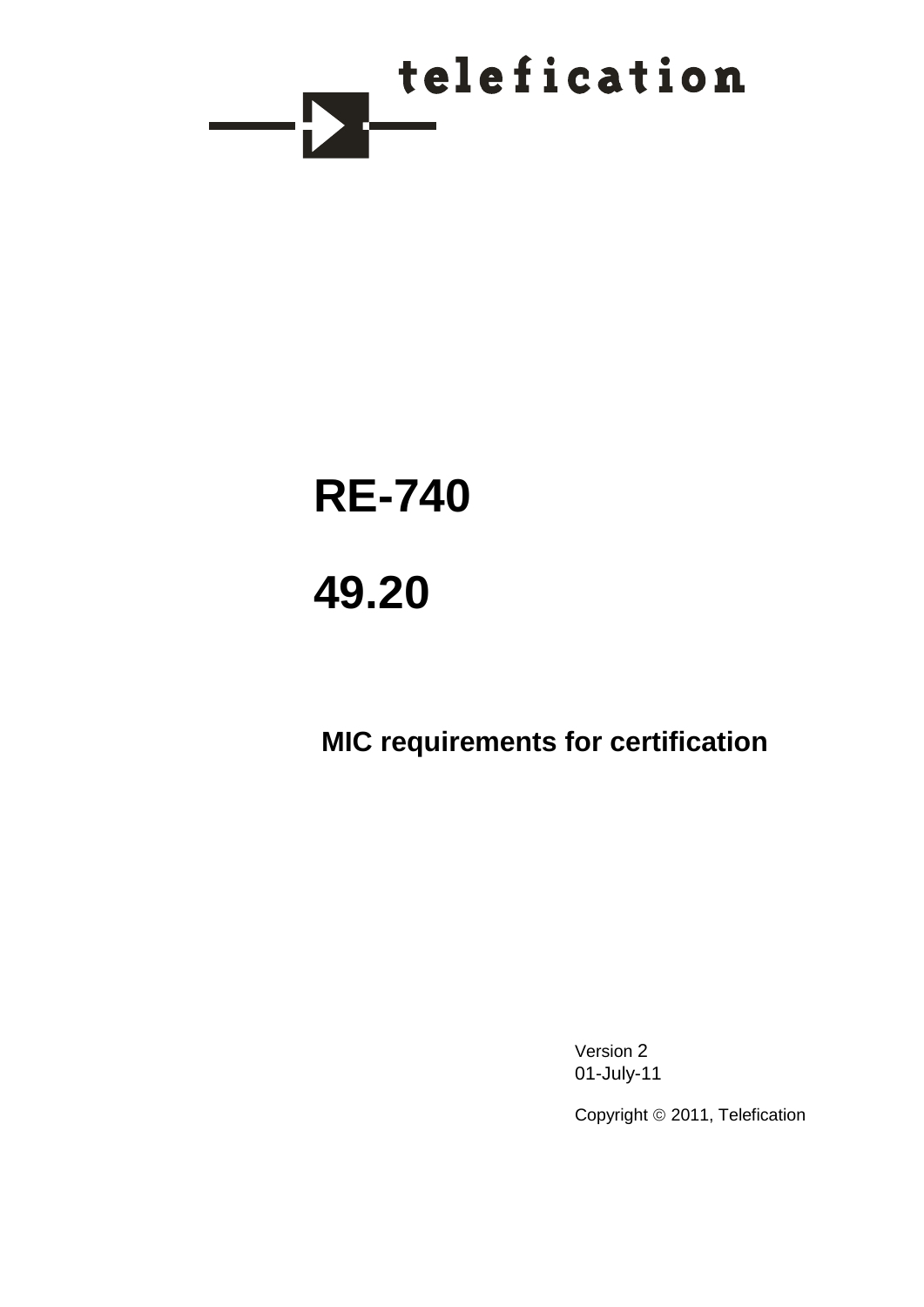# **Content**

| 1  |                                                                        |
|----|------------------------------------------------------------------------|
| 2  |                                                                        |
| 3  | ARTICLE 49.20. OVERVIEW LOW POWER DATA COMMUNICATIONS SYSTEMS,  4      |
| 4  |                                                                        |
| 5  |                                                                        |
| 6  |                                                                        |
| 7  |                                                                        |
| 8  |                                                                        |
| 9  |                                                                        |
| 10 | TEST: SELECTED EQUIPMENT CHARACTERISTICS FOR TESTING 8                 |
| 11 |                                                                        |
| 12 |                                                                        |
| 13 |                                                                        |
| 14 |                                                                        |
| 15 |                                                                        |
| 16 |                                                                        |
| 17 |                                                                        |
| 18 | TEST: EIRP POWER (DENSITY) LIMIT AND GAIN OF THE ANTENNA  20           |
| 19 |                                                                        |
| 20 |                                                                        |
| 21 |                                                                        |
| 22 | TEST: SPURIOUS EMISSIONS AND OUT-BAND LEAKAGE POWER  26                |
| 23 | TEST: RETENTION TIME, (OR RETENTION TIME, ONLY FOR HOPPING SYSTEMS) 31 |
| 24 |                                                                        |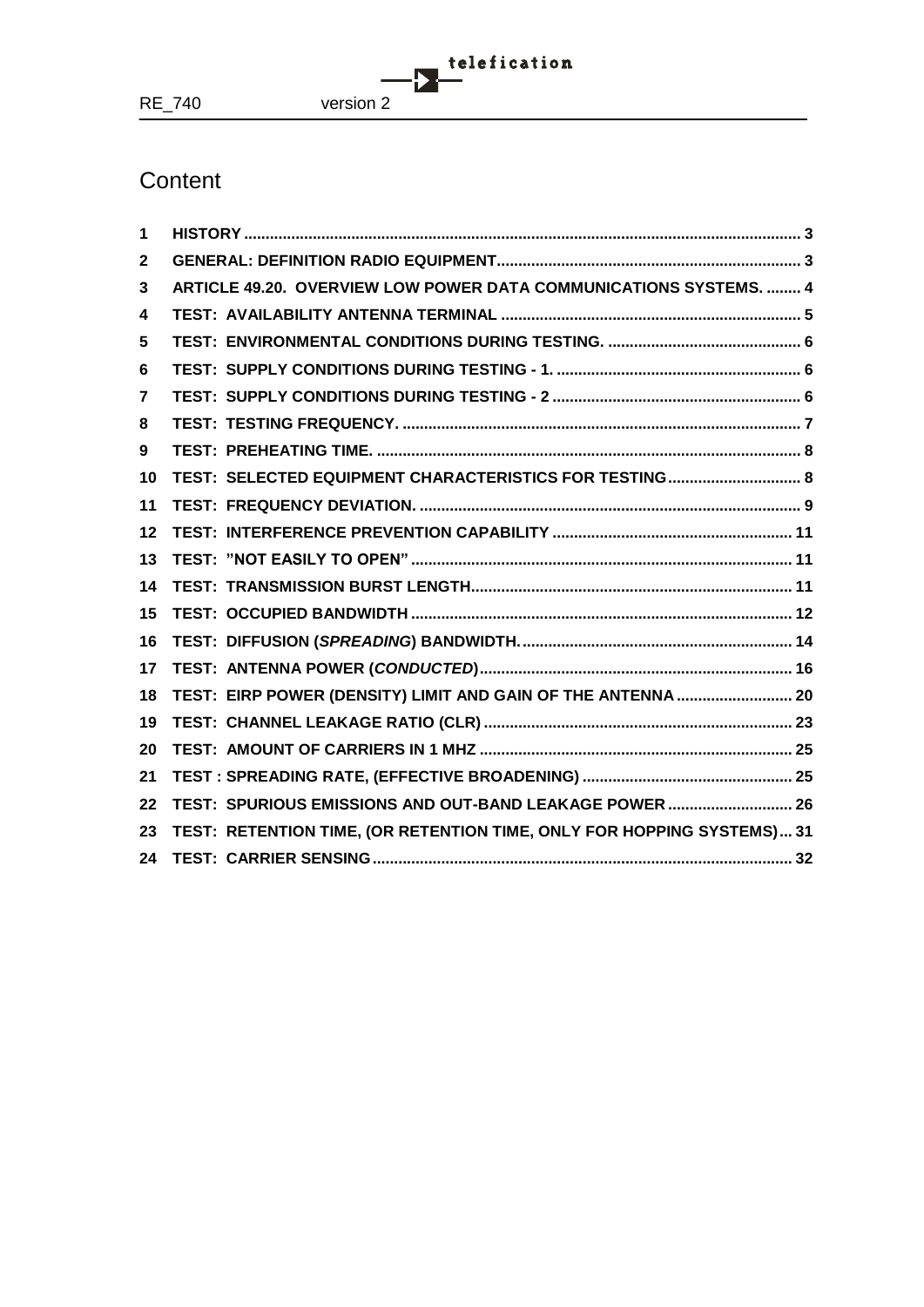

# <span id="page-2-0"></span>**1 History**

| <b>Date</b> | <b>Description</b>                                                                                                                                           | initials |
|-------------|--------------------------------------------------------------------------------------------------------------------------------------------------------------|----------|
|             | 14-11-2008 First release                                                                                                                                     | TН       |
|             | Second release (Including Category VV, UV, carrier<br>01-06-2011   sensing, dwell => retention time, carriers in 1 MHz) + TSF<br>057-01_1 Lichtsterkte (Lux) | WJJ      |
|             |                                                                                                                                                              |          |
|             |                                                                                                                                                              |          |
|             |                                                                                                                                                              |          |
|             |                                                                                                                                                              |          |
|             |                                                                                                                                                              |          |

# <span id="page-2-1"></span>**2 GENERAL: Definition Radio equipment**

Radio equipment, submitted for certification shall satisfy the following basic requirements:

1. Equipment has an antenna part, a high frequency part, modulation part, auxiliary equipment (indicator, etc) and a control part (power supply equipment, etc). The control part can include external equipment that is supposed to be connected to the control part under certain interface conditions.

2. At the time of entering into market, all parts are completely installed in the equipment.

3. If the equipment is supposed to be connected in or installed to external devices when it is used, the construction of the equipment need to be as follows; easily disconnected from the external equipment with a connector and obviously identified as specified radio equipment.

*A "radio part" without antenna or control part is not considered as "radio equipment", therefore it can't be certified. It is necessary to list the available in- and external antenna's for "radio equipment" and to check that all combinations satisfy the relevant EIRP requirements, for example the maximum EIRP power (density) and spurious emissions.*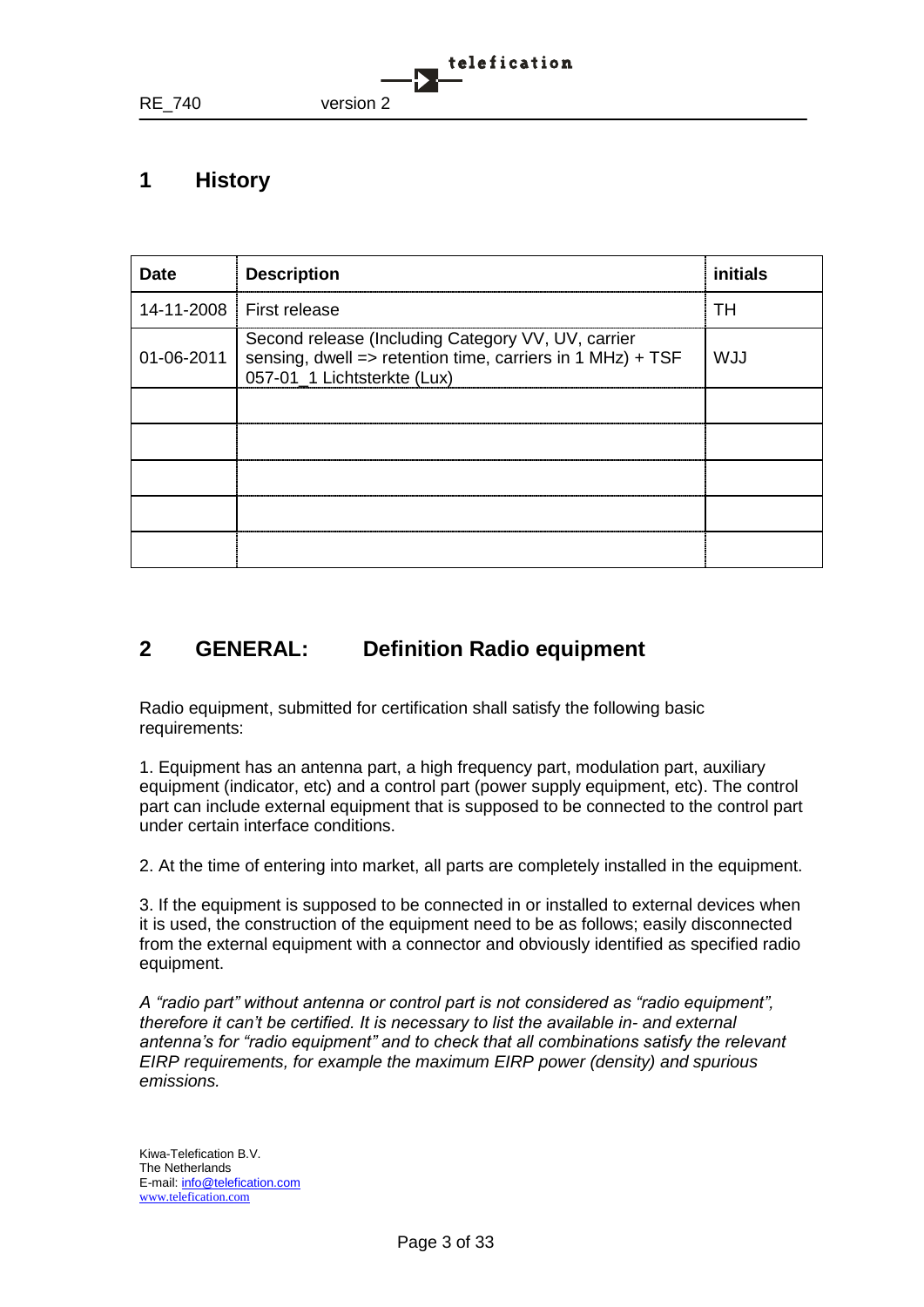

# <span id="page-3-0"></span>**3 Article 49.20. Overview low power data communications systems.**

(*Part of Section 4.17 Radio Equipment of Radio Stations of a low Power Data Communication System*)

All requirements can be related to the antenna connector (as a principle), so that a conducted measurement can be applied. If the requirement is based upon an EIRP based requirement, the maximum gain of the available antenna(s) shall be taken into account for evaluation of the EIRP limit. If there is no antenna connector available, measurements shall be carried out with a suitable test-fixture or in a full anechoic room, based upon a full EIRP approach.

In all situations, the **antenna characteristics shall be measured for the relevant operational frequencies**, especially with regard to the half power beam width and the maximum gain for a directional antenna. These results shall be included in the report.

| <b>Description</b>                                                                                                                                                                                                                                                                                                                                                                                                                                                                                                                                  | <b>Article and Category</b>                                                                                |                                   |
|-----------------------------------------------------------------------------------------------------------------------------------------------------------------------------------------------------------------------------------------------------------------------------------------------------------------------------------------------------------------------------------------------------------------------------------------------------------------------------------------------------------------------------------------------------|------------------------------------------------------------------------------------------------------------|-----------------------------------|
| In the 2.4GHz band, $2400 - 2483.5$ MHz (e.g.<br>WLAN 802.11b/g/n), <i>Indoor/outdoor use</i> .<br>Modulation: OFDM or DSSS or other digital<br>modulation (like frequency hopping) or a<br>combination.<br>Density limited up to 10 mW/MHz (if the occupied<br>bandwidth is smaller than 26 MHz) or 5 mW/MHz<br><i>for 40 MHz channel spacing and 3 mW/MHz for</i><br><i>hopping</i> systems using (or part of) the frequency<br>range from $2427 - 2470.75$ MHz.<br>Power limited up to 10 mW for other modulations /<br>systems (single carrier) | Article 2 item (19)<br>(For radio controlled models<br>for outdoor use,<br>the category is UV)             | $\overline{\textbf{W}}\textbf{W}$ |
| In the 2.4GHz band, $2471 - 2497$ MHz,<br>Indoor/outdoor use.<br><b>Modulation:</b> DSSS or other digital modulation (like<br>frequency hopping) or a combination. OFDM is not<br>allowed.<br>Density limited up to 10 mW/MHz.                                                                                                                                                                                                                                                                                                                      | Article 2 item (19)-2<br>(For radio controlled models<br><i>for outdoor use,</i><br>the category is $VV$ ) | GZ                                |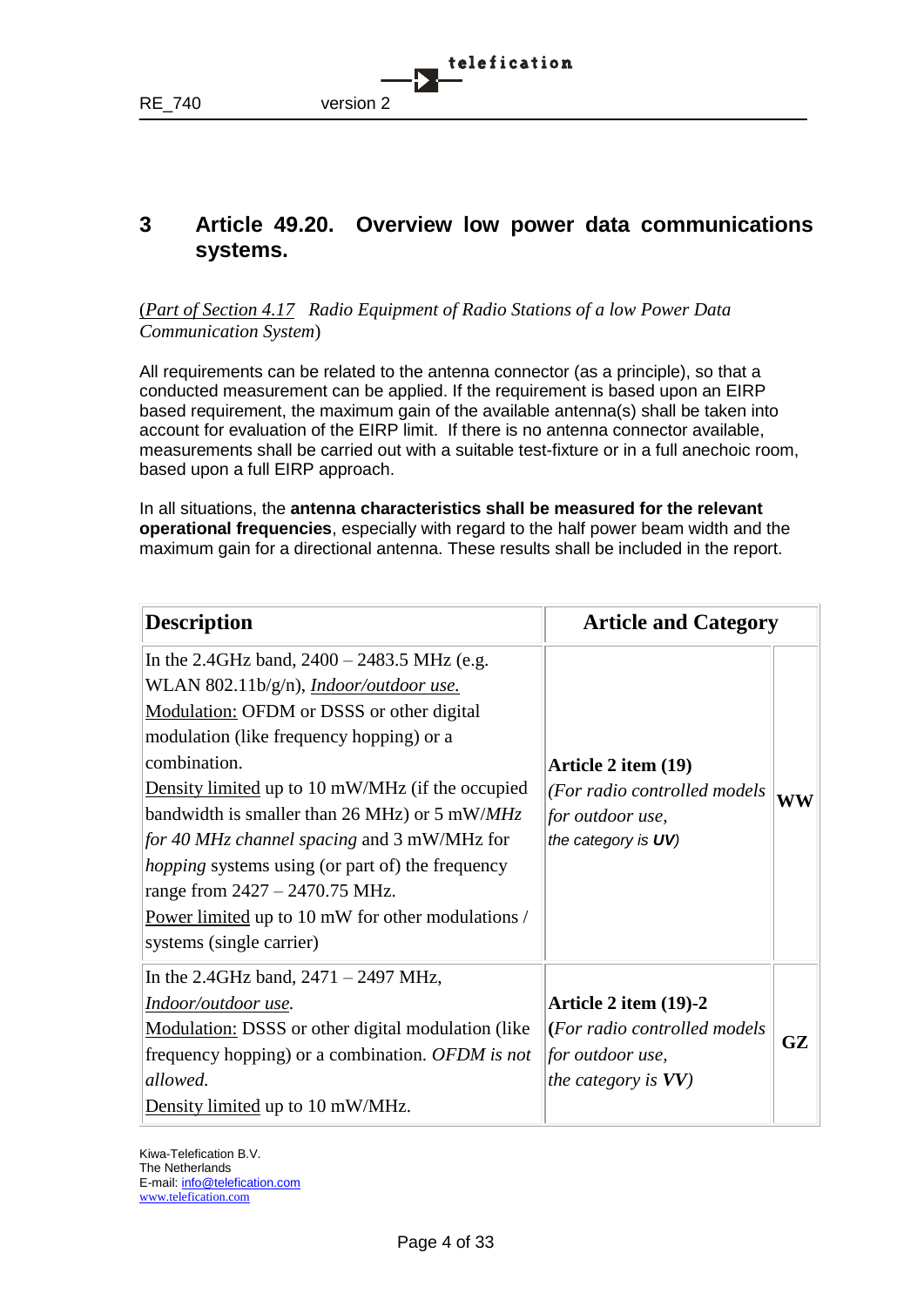| In the 5.2, 5.3GHz band, WLAN 802.11 $a/n$ ,<br>channels like 5180, up to 5320 MHz (or 5180 up to<br>5240 MHz in an aircraft) with a channel spacing of<br>20 or 40 MHz.<br><b>Only Indoor use.</b><br><b>Modulation: OFDM or DSSS</b><br>Density limited up to 10 mW/MHz up for 20 MHz<br>channel spacing or less and up to 5 mW/MHz for 40<br>MHz channel spacing<br>Power limited up to 10 mW for other modulations:<br>like AM, FM, pulse modulation (single carrier)                                           | Article 2 item (19)-3          | <b>XW</b> |
|---------------------------------------------------------------------------------------------------------------------------------------------------------------------------------------------------------------------------------------------------------------------------------------------------------------------------------------------------------------------------------------------------------------------------------------------------------------------------------------------------------------------|--------------------------------|-----------|
| In the band, from 5.470 up to 5.740 GHz, channels<br>like 5500 up to 5700 MHz with a channel spacing of<br>20 or 40 MHz.<br><u>Indoor use, outdoor is allowed with special marking</u><br><i>warning to avoid interference.</i><br>Modulation: OFDM or DSSS<br>Density limited up to 10 mW/MHz up for 20 MHz<br>channel spacing or less and up 5 mW/MHz for<br>systems with 40 MHz channel spacing<br>Power limited up to 10 mW for other modulations:<br>like AM, FM, pulse modulation (single carrier<br>systems) | <b>Article 2 item (19)-3-2</b> | YW        |

# <span id="page-4-0"></span>**4 Test: Availability antenna terminal**

| <i>Reference:</i><br>Requirement: | Article 2, Item (19) Notice 88, Appendix 43, B-1 (1) & (2)<br>Applicable for equipment with an antenna terminal, including testing terminals)<br>If an antenna connector is available, all relevant tests will be carried out<br>conducted. If not, tests will be carried out in an anechoic room or with a<br>suitable test-fixture. |
|-----------------------------------|---------------------------------------------------------------------------------------------------------------------------------------------------------------------------------------------------------------------------------------------------------------------------------------------------------------------------------------|
| Result:                           | An antenna terminal is available (Yes/No)                                                                                                                                                                                                                                                                                             |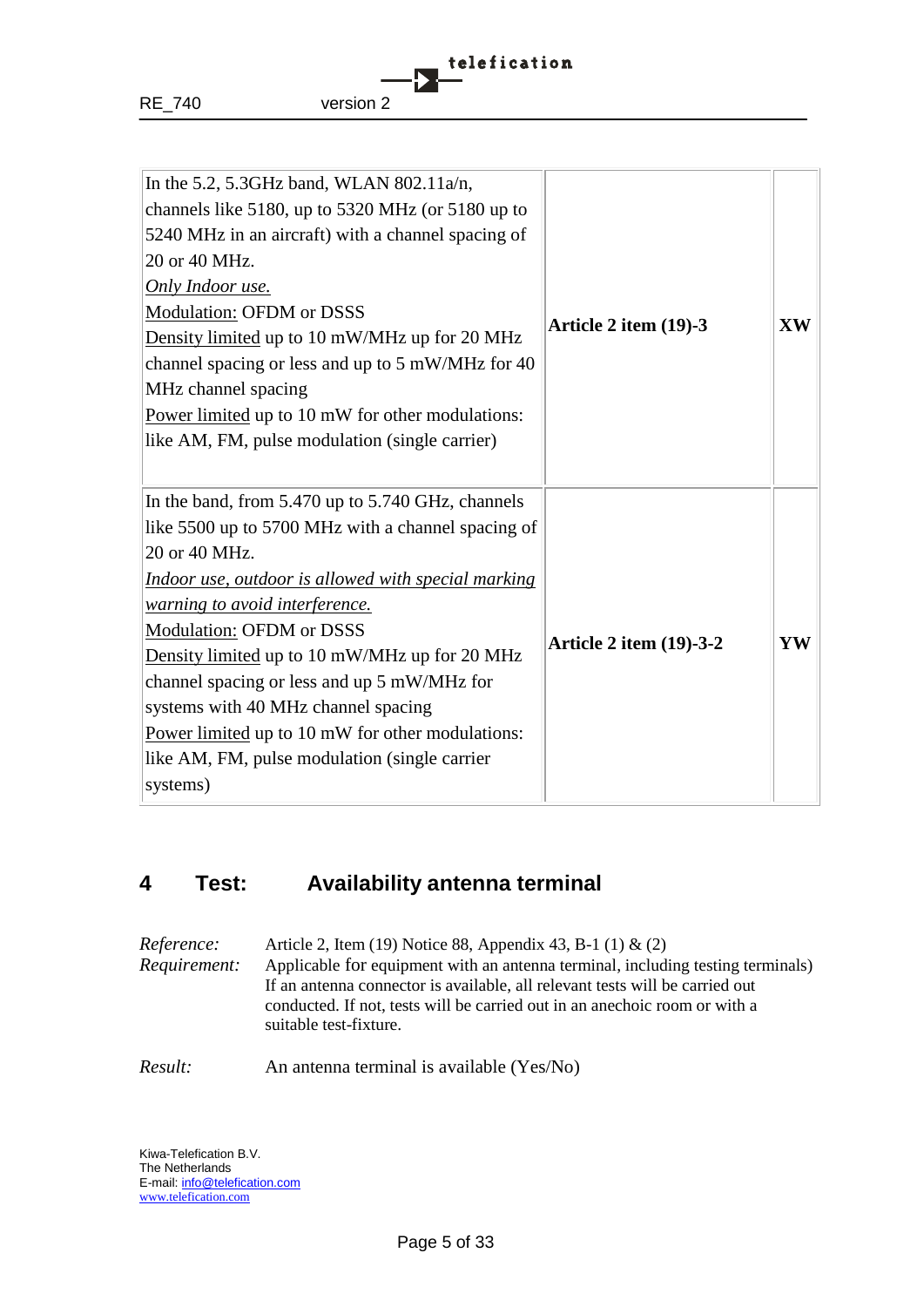telefication RE\_740 version 2

# <span id="page-5-0"></span>**5 Test: Environmental conditions during testing.**

| <i>Reference:</i><br>Requirement: | Article 2, Item (19) Notice 88, Appendix 43, A-1, JIS Z8703<br>All measurements shall be carried out under the following conditions:<br>- Temperature between 5 and 35 $^{0}$ C<br>- Humidity between 45 and 85 % |
|-----------------------------------|-------------------------------------------------------------------------------------------------------------------------------------------------------------------------------------------------------------------|
| Result:                           | Confirmation that these conditions are satisfied $(Yes / No)$                                                                                                                                                     |

# <span id="page-5-1"></span>**6 Test: Supply conditions during testing - 1.**

| Reference:<br>Requirement: | Article 2, Item (19) Notice 88, Appendix 43, A-2- (1)<br>All measurements shall be carried out with a regulated (stabilized) power<br>supply, so that the same supply condition is maintained. |
|----------------------------|------------------------------------------------------------------------------------------------------------------------------------------------------------------------------------------------|
| Result:                    | A regulated power supply has been used (Yes / No)                                                                                                                                              |
| Test exec:                 | A regulated power supply must be used to maintain the same<br>condition(s) during all testing, so that the results are traceable.                                                              |

# <span id="page-5-2"></span>**7 Test: Supply conditions during testing - 2**

*Reference:* Article 2, Item (19) Notice 88, Appendix 43, A-2- (2) *Requirement:* All measurements shall be carried out with three different supply voltages: the Rated nominal value,  $-10\%$  and  $+10\%$ . This supply variation is applicable for the DIRECT supply voltage. See for example equipment hosted by other equipment (Like an USB device in a PC; this USB device shall be tested with 5 V nominal and a variation of 0.5 V)

> However, if the device uses an *internal* voltage regulator, supplying power to all critical parts of the radio circuitry, it is acceptable to restrict the measurements to the nominal supply voltage value under the condition that the regulator is capable to reduce the voltage variation to a value smaller than 1 % (if the input is varied with 10%)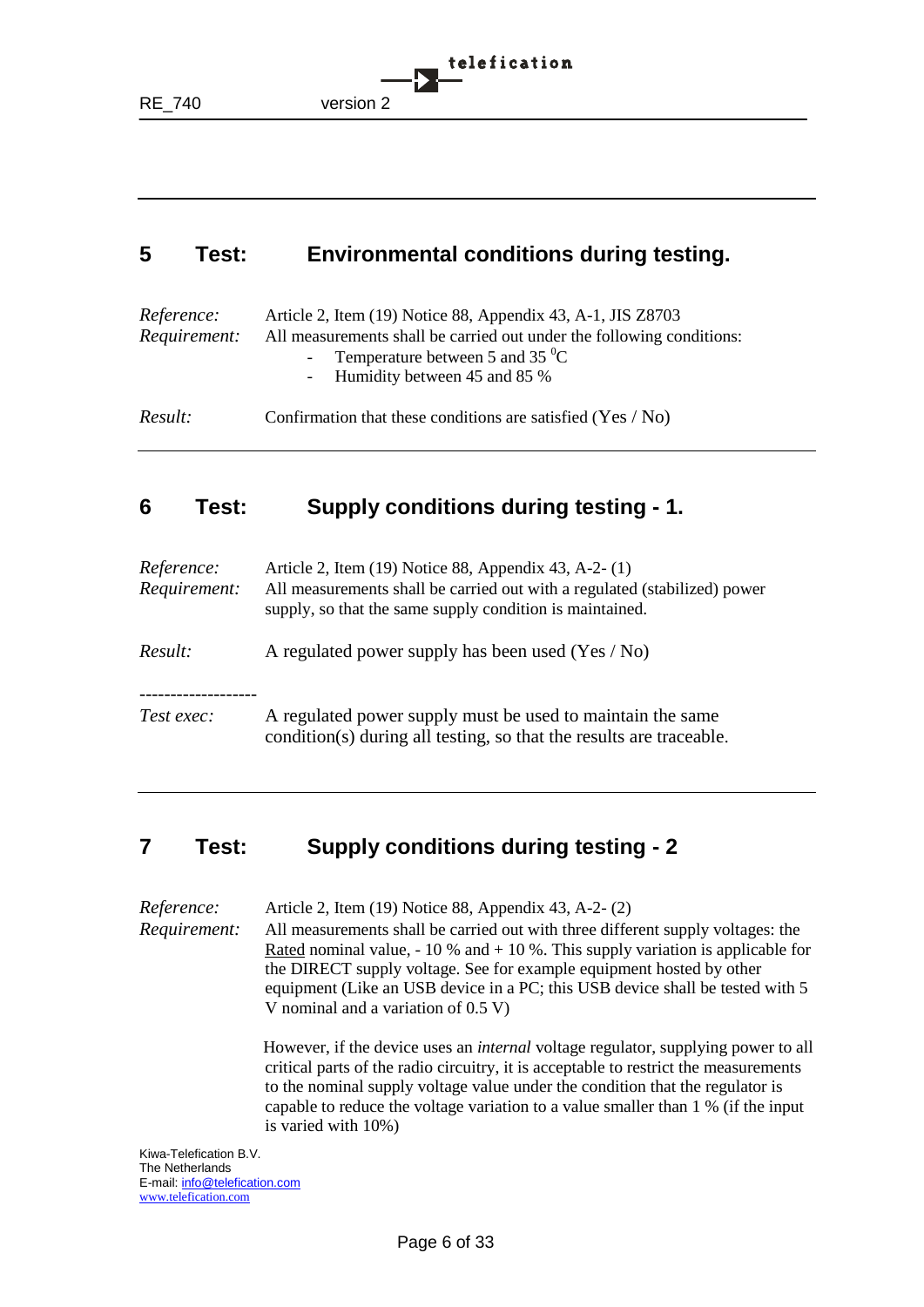|               | telefication                                                                                                                                                                                                                                                                                                                                                                                                                                                                                                             |
|---------------|--------------------------------------------------------------------------------------------------------------------------------------------------------------------------------------------------------------------------------------------------------------------------------------------------------------------------------------------------------------------------------------------------------------------------------------------------------------------------------------------------------------------------|
| <b>RE 740</b> | version 2                                                                                                                                                                                                                                                                                                                                                                                                                                                                                                                |
|               |                                                                                                                                                                                                                                                                                                                                                                                                                                                                                                                          |
| Result:       | Internal regulator is present, and satisfies the 1 % criterion<br>Yes / No                                                                                                                                                                                                                                                                                                                                                                                                                                               |
| Note:         | If an <i>internal radio module</i> is specified with a restricted supply range, (smaller<br>than 10%), it can be accepted only for certification, if the hosting environment<br>is defined as well. It should be clear that the host will reduce the 10% variation<br>of its own voltage supply to the specified voltage supply value of the module -<br>or better. If so, testing shall occur at the specified supply limits of the radio<br>module. These supply limits shall be expressed clearly in the test report. |
| Test-exec.:   | If a regulator is used, the input voltage is varied with $10\%$ under max. load<br>conditions and the output voltage(s) of the regulator are recorded. If these<br>satisfies the 1% criterion, present the measurement results, with 10% input<br>variation and the max. output voltage variation.                                                                                                                                                                                                                       |
|               | Important is to check the different circuits, being served by the regulator and<br>directly from the (unregulated) supply. If a critical circuit is supplied directly,<br>the $1\%$ rule can't be applied.                                                                                                                                                                                                                                                                                                               |
|               | Another possibility is to use the manufacturers specification of the regulator. If<br>the specs of the regulator are available and acceptable, present a reference to<br>this document and the stated minimum performance of the regulator (e.g. output<br>voltage stabilization better than $x$ % at the max. load condition, if $x < 1$ )                                                                                                                                                                              |

# <span id="page-6-0"></span>**8 Test: Testing frequency.**

| Reference:   | Article 2, Item (19) Notice 88, Appendix 43, A-3                                                                                                                                                                                                                                            |
|--------------|---------------------------------------------------------------------------------------------------------------------------------------------------------------------------------------------------------------------------------------------------------------------------------------------|
| Requirement: | If the EUT can be set to 3 of more different (carrier) frequencies in 1 allocated<br>band, testing shall be performed using the Lowest, Middle and the Highest<br>frequency (L,M and H). If there are 2 or fewer frequencies, testing shall be<br>performed with the available frequencies. |
| Result:      | Testing has been performed with the following frequencies: (common: L, M, H)                                                                                                                                                                                                                |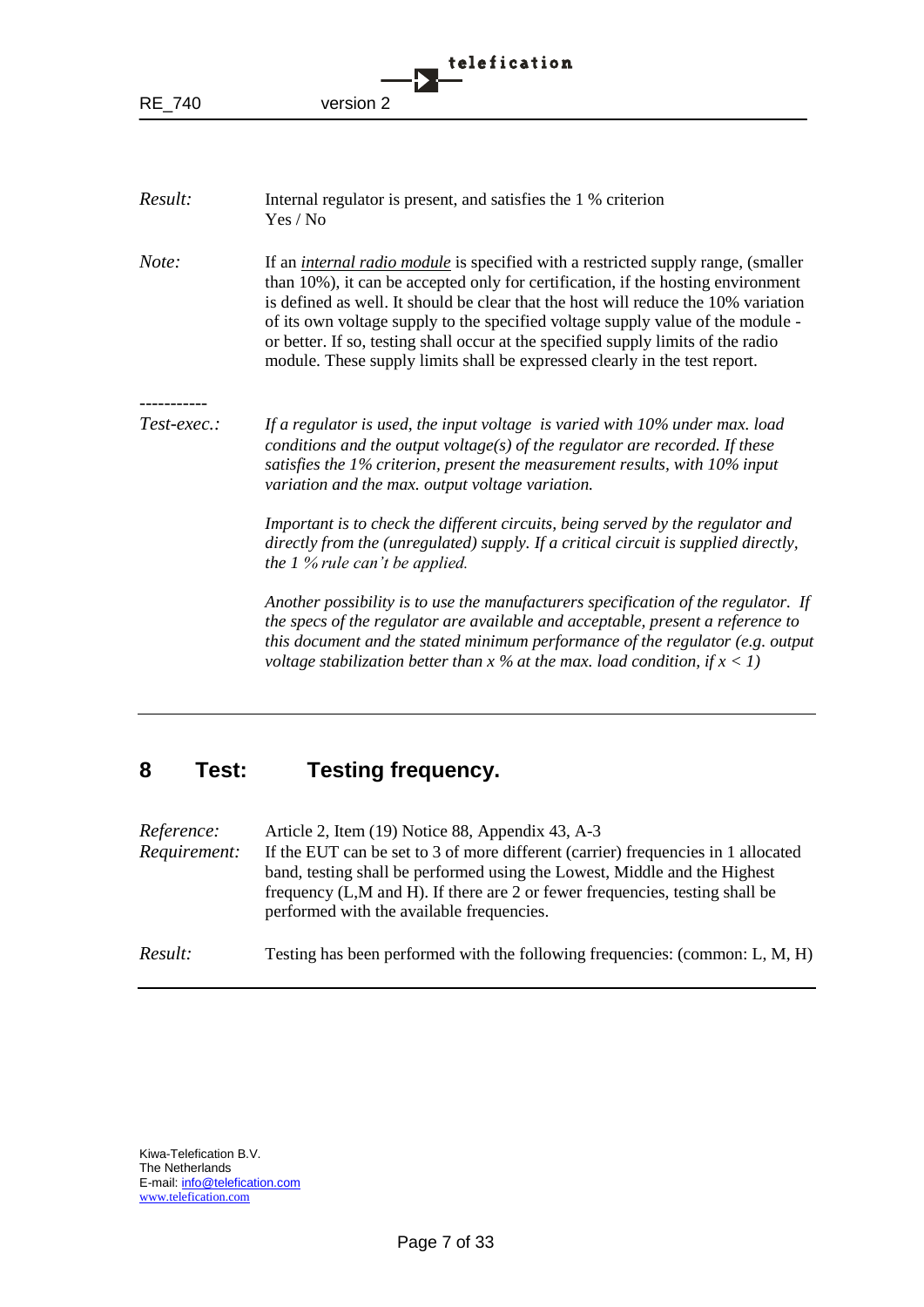

# <span id="page-7-0"></span>**9 Test: Preheating time.**

| <i>Reference:</i><br>Requirement: | Article 2, Item (19) Notice 88, Appendix 43, A-5<br>If no preheating time is indicated in the operating manual, all requirements shall<br>be fulfilled immediately after switching-on. If a preheating time is specified,<br>this time shall be taken into account before testing. |
|-----------------------------------|------------------------------------------------------------------------------------------------------------------------------------------------------------------------------------------------------------------------------------------------------------------------------------|
| Result:                           | Preheating time is indicated (Yes/No, according to operating manual)                                                                                                                                                                                                               |

# <span id="page-7-1"></span>**10 Test: Selected equipment characteristics for testing**

| Reference:<br>Requirement:                                               | Article 2, Item (19) Notice 88, Appendix 43, B-1 (2)<br>If the equipment has the possibility to switch its characteristics, an appropriate<br>selection will be made depending upon the test. Changes in the code sequence,<br>code length and frequency can influence the measurement results and therefore<br>the coding characteristics shall be recorded so that traceability is maintained. |
|--------------------------------------------------------------------------|--------------------------------------------------------------------------------------------------------------------------------------------------------------------------------------------------------------------------------------------------------------------------------------------------------------------------------------------------------------------------------------------------|
|                                                                          | The same is applicable for the modulations, as far this can be selected. If<br>nothing is specified, a choice shall be made, so that the worst-case situation is<br>realized taking into account the nature of the requirement (e.g. spreading rate).                                                                                                                                            |
|                                                                          | Hopping systems,<br>If $\underline{Adaptive\ Erequency\ Hopping\ (AFH) \ is\ available, \ the\ measurements\ for\ the$<br>spreading bandwidth and the power output shall be carried out with the<br>maximum and the minimum amount of the available channels (carrier-<br><i>frequencies</i> )                                                                                                   |
|                                                                          | Test-Tool<br>A software tool or a built-in test-mode needs to be reported with the parameter<br>settings for creating the appropriate selection of characteristics.                                                                                                                                                                                                                              |
| Result:                                                                  | Overview of equipment' characteristics and the specific equipment "state"<br>applied for testing (like frequency throughput/coding/modulation/ channels) and<br>the corresponding parameter settings of the test-software                                                                                                                                                                        |
| Test-exec.:                                                              | The test-tool should have the following functionalities:<br>facility to transmit without having a communicating party<br>to select specific frequencies for transmitting (LMH)<br>facility to transmit at a selected frequency continuously or in a<br>periodic burst mode<br>facility to set the modulation<br>facilities to set the spreading code and to stop it                              |
| Kiwa-Telefication B.V.<br>The Netherlands<br>mail, info@talafiaation aam |                                                                                                                                                                                                                                                                                                                                                                                                  |

E-mail: info@telefication.com www.telefication.com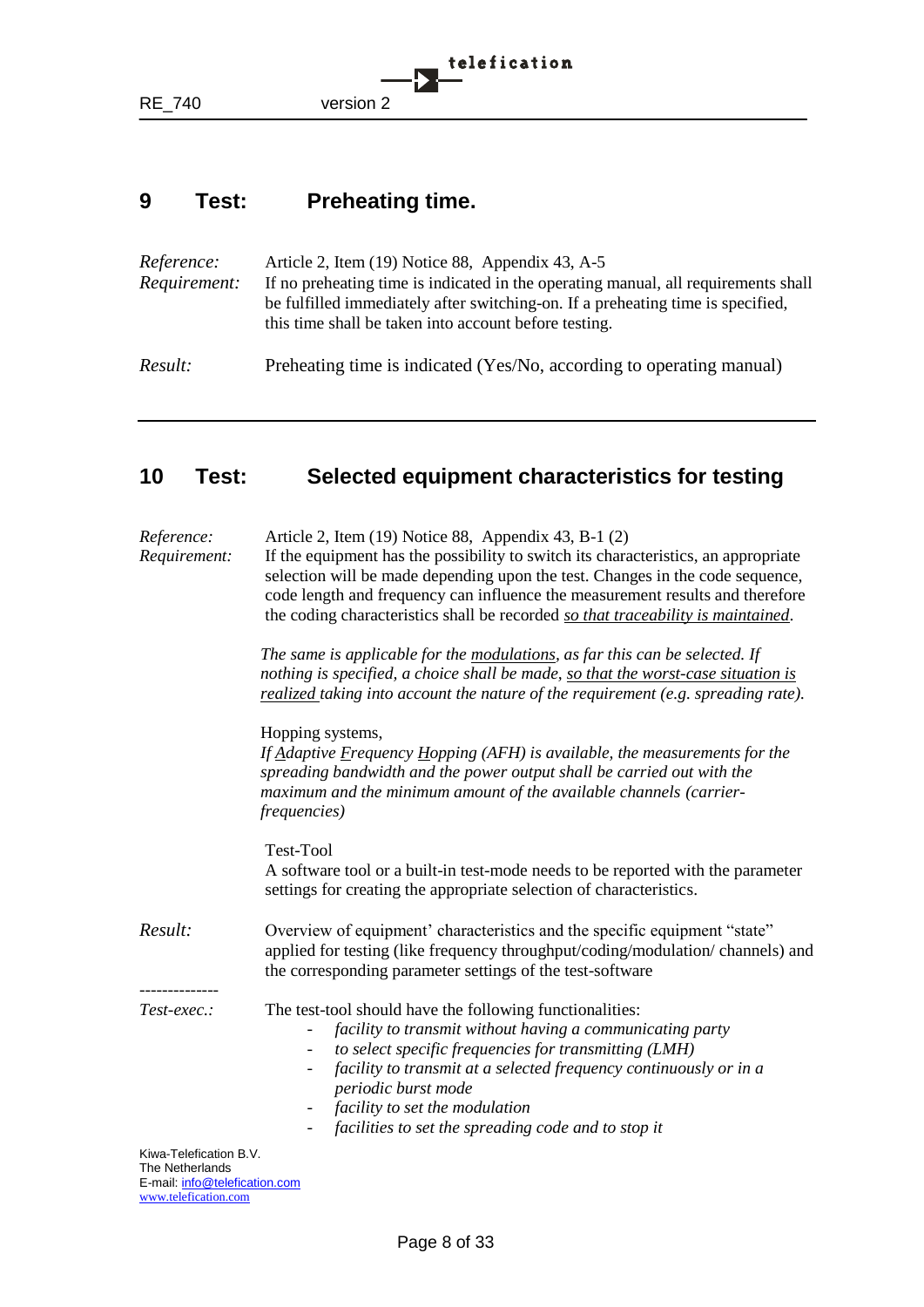- *to use standardized test-signals (MLS 2<sup>9</sup> -1 up to 2<sup>23</sup> -1 according to ITU-T Rec. O.150):*

The software settings shall be reported because of the traceability requirement of the measurements. The settings are depending upon the IEEE standard & mode and the applied modulation. Most common settings are:

- *for 802.11b, bit rate 1 Mb/s, modulation DSSS: DBPSK, DQPSK, CCK Symbol rate 1.375 Mbaud.*
- *for 802.11g, bit rate 6 Mb/s, modulation DSSS: DBPSK, DQPSK, CCK; OFDM: BPSK, QPSK, 16QAM, 64QAM, Symbol rate 6.75 Mbaud.*
- *for 802.11a, bit rate 54 Mb/s, modulation DSSS: DBPSK, DQPSK, CCK; OFDM: BPSK, QPSK, 16QAM, 64QAM Symbol rate 6.75 Mbaud.*
- *for 802.11n (20 MHz) 54 Mb/s, modulation OFDM: BPSK, QPSK, 16QAM, 64QAM*
- *for 802.11n (40 MHz) 108 Mb/s, modulation OFDM: BPSK, QPSK, 16QAM, 64QAM*

The settings for Bluetooth will be influenced by the throughput and the modulation. Most important characteristics to take into account for testing:

- *Bluetooth 2.0 has the AFH (Adaptive Frequency Hopping) facility, so that channels are disabled which cause interference and a minimum set of channels shall be used (normally 20)*
- *Bluetooth 2.0 + EDR: bit rate 1-3 Mb/s, 3 different modulations: GFSK, pi/4 DQPSK, 8DPSK*

# <span id="page-8-0"></span>**11 Test: Frequency deviation.**

| Reference:<br>Requirement: | Article 2, Item (19) Notice 88 Appendix 43, C-2<br>The deviation of the carrier frequencies from the nominal value is depending<br>upon the assigned frequency band:<br>-For the 2.4 GHz bands (WW and GZ) it shall be better than 50 ppm under the<br>operational conditions<br>-For the 5 GHz bands (XW and YW) it shall be better than 20 ppm under the<br>operational conditions |
|----------------------------|--------------------------------------------------------------------------------------------------------------------------------------------------------------------------------------------------------------------------------------------------------------------------------------------------------------------------------------------------------------------------------------|
| Result:                    | Carrier frequencies in MHz or GHz units and the deviation from the nominal<br>frequency in ppm. If the EUT has more than 1 transmit antenna terminal, the<br>measurements shall be carried out for the each terminal.                                                                                                                                                                |

Kiwa-Telefication B.V. The Netherlands E-mail: info@telefication.com www.telefication.com

*---------------------*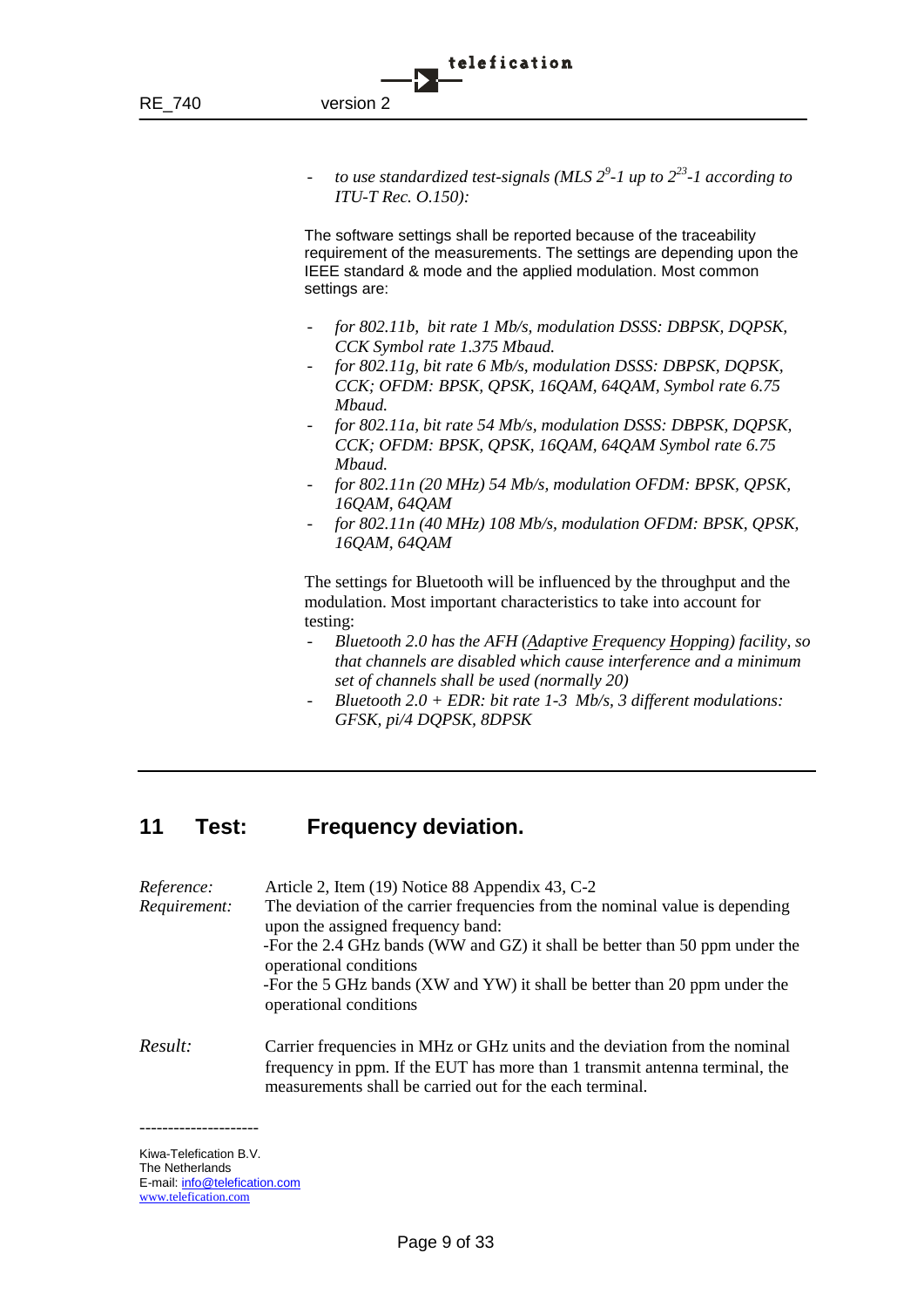



#### *Test equipment*

(1) Generally, use a counter or a spectrum analyzer as the frequency meter.

(2) The measurement accuracy value of the frequency meter shall be –at least- 10 times smaller than the allowable deviation (i.e. 5 ppm for 2.4 GHz)

(3) Set the attenuation of the attenuator at a suitable level for the frequency meter to avoid the effect of amplitude fluctuations in the tested frequencies.

(4) Use the pulse measurement function of the counter to measure bursts and set the value of the gate 'open time' to measure the burst completely

#### *Preamble:*

(1) Set EUT to transmit a single frequency.

(2) Stop modulation (and stop spreading) and continuous transmit a non-modulated signal. If this is not possible, "continuous transmit bursts of non-modulated frequency" or choose the modulation mode in order to emit characteristic spectral frequencies (i.e. 1 subcarrier wave etc.) that can be measured using a spectrum analyzer.

#### *Test procedure*

(1) In the case of non-modulated frequencies (consecutive or repeated periodic bursts), conduct direct measurements using the counter.

(2) In the case of burst frequencies, the measurement time should be long enough for sufficient accuracy and set the average value as the measured value.

(3) If test modes are used, (emitting characteristic spectral frequencies), measure the spectral frequency using the spectrum analyzer.

(4) Generally, if frequencies corresponding to direct testing frequencies are not measured with the methods as specified here before, the results shall be obtained by suitable calculations. 5 Recording of measurement results

List the largest differences in MHz or GHz units and the largest deviation from the nominal frequency in ppm for each antenna terminal.

#### *Special Conditions*

When conducting tests with modulation, frequencies can be measured by using a combination with a signal generator. If the signal from the signal generator and a testing signal are observed simultaneously (or switched) by the spectrum analyzer, match the frequency of the signal generator with the location of the dips on the screen and use the frequency of the signal generator as the measured value.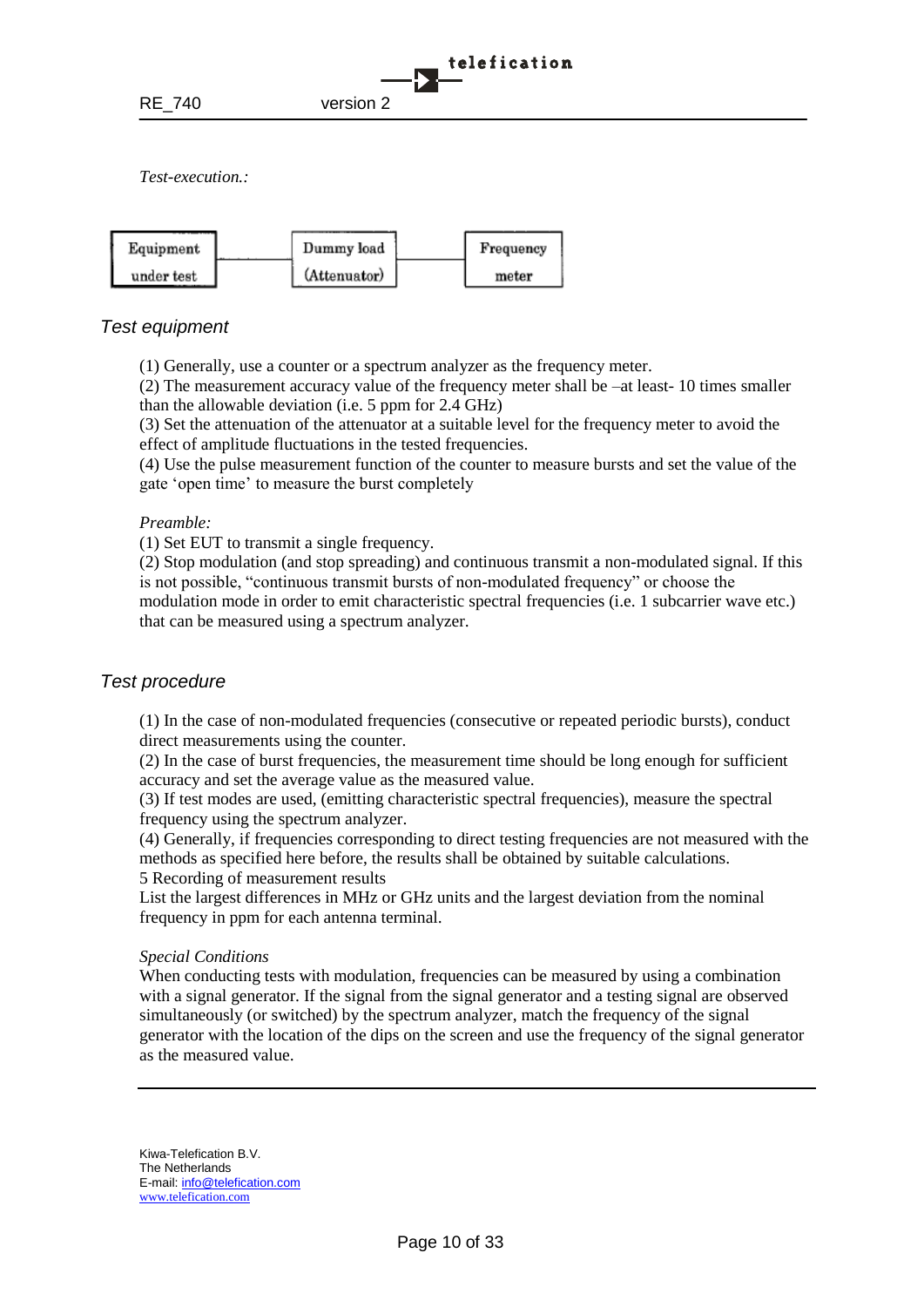# <span id="page-10-0"></span>**12 Test: Interference prevention capability**

| Reference:<br>Requirement: | Article 2, Item (19) Notice 88 Appendix 43, 44, 45<br>The EUT shall have the capability to transmit or to receive the MAC<br>identification automatically, so that sender and receiver shall exclude other<br>equipment.                                                                                                        |
|----------------------------|---------------------------------------------------------------------------------------------------------------------------------------------------------------------------------------------------------------------------------------------------------------------------------------------------------------------------------|
| Result:                    | Verification of the capability to transmit and receive the identification                                                                                                                                                                                                                                                       |
| <i>Test-execution.:</i>    | Use adequate test-software to create a communication link with another EUT.<br>This link shall be protected by using the MAC identifications of both devices.<br>The protection capability is tested by <i>changing respectively the ID's</i> of both<br>devices and observing the resulting disconnection and error messaging. |

# <span id="page-10-1"></span>**13 Test: "Not easily to open"**

| Reference:<br>Requirement: | Article 2, Item (19) Notice 88 Appendix 43, 44, 45<br>The EUT shall be constructed in such a way that the RF parts, (like modulation<br>and oscillator parts) cannot be reached easily by the user. If the device is using<br>a cabinet for protection it shall be fixed by tamper screws (like Torx) and/or by<br>glue. If the device has no cabinet but is constructed as a PCI board, the RF and |
|----------------------------|-----------------------------------------------------------------------------------------------------------------------------------------------------------------------------------------------------------------------------------------------------------------------------------------------------------------------------------------------------------------------------------------------------|
|                            | modulation parts (including the pins) shall be covered by soldered metal caps or<br>glue or by other mechanical covers. If the covers are fixed with screws, these<br>shall be not the common type(s) like a Phillips, but tamper screws like Torx, so<br>that the user cannot open the device with common tools.                                                                                   |
| Result:                    | Verification of the requirement by showing the mechanical protection.                                                                                                                                                                                                                                                                                                                               |
| Note:                      | The standard crystal oscillator for TX/RX frequency generation is regarded as<br>part of the RF circuit and the ID (Identification) number storage parts are<br>regarded as a part of the modulation circuit.                                                                                                                                                                                       |

# <span id="page-10-2"></span>**14 Test: Transmission burst length**

| <i>Reference:</i><br>Requirement: | Article 2, Item $(19)$ -2-3 Notice 88 Appendix, 45, applicable for equipment<br>using the 5 GHz bands (XW and YW)<br>The EUT shall limit its burst length to a maximum value of 4 ms. |
|-----------------------------------|---------------------------------------------------------------------------------------------------------------------------------------------------------------------------------------|
| Result:                           | Verification of the capability to transmit and receive the identification                                                                                                             |
|                                   |                                                                                                                                                                                       |

*Test-execution.: Use adequate test-software to create a communication link with another EUT and measure the duration of the transmit bursts. The transmit burst can be*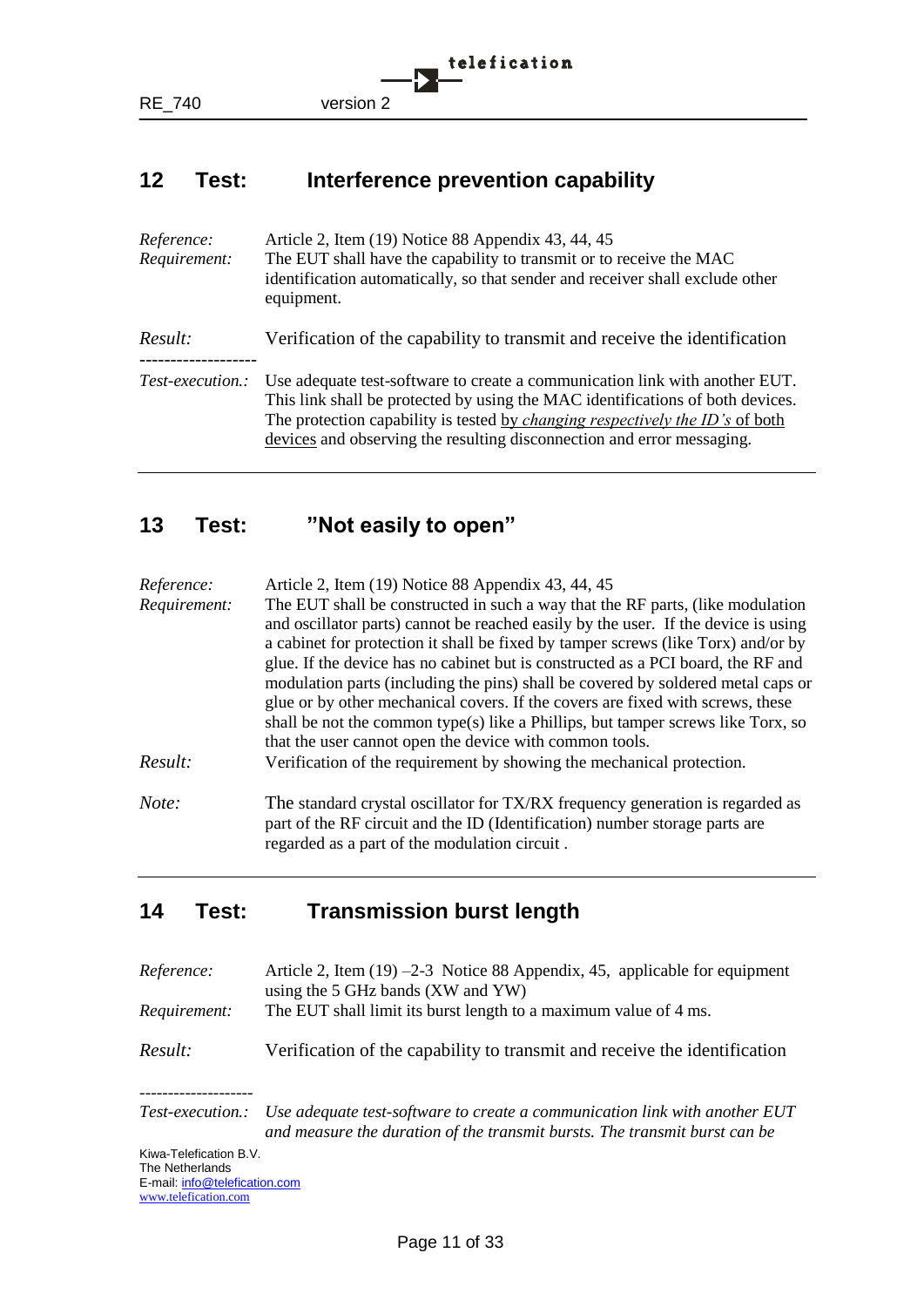*measured by using a simple AM demodulator (or crystal detector) and an oscilloscope. The RC time shall be less than 0.1 ms. The burst length shall be measured for the different modes and available modulations.*

# <span id="page-11-0"></span>**15 Test: Occupied Bandwidth**

*Reference:* Article 6, Radio Legislation, Table No.2 Notice 88, Appendix 43, 44, 45 A-4

*Requirement:* - 1. Occupied Bandwidth requirement for DSSS & OFDM equipment

Carrier frequencies from 2,400MHz to 2,483.5MHz or from 2,471MHz to 2,497MHz, for all equipment except for 40 MHz channel separation: *Max. occupied Bandwidth: 26 MHz (Note: For GZ the OFDM modulation is not allowed)*

W52: carrier frequencies of 5,180MHz, 5,200MHz, 5,220MHz, 5,240MHz, (can be used also in aircrafts) and W53; carrier frequencies of 5,260MHz, 5,280MHz, 5,300MHz or 5,320MHz *Max. occupied Bandwidth: 19 MHz for OFDM systems and 18 MHz for other modulations.*

W56; carrier frequencies of 5,500MHz, 5,520MHz, 5,540MHz, 5,560MHz, 5,580MHz, 5,600MHz, 5,620MHz, 5,640MHz, 5,660MHz, 5,680MHz, or 5,700MHz: *Max. occupied Bandwidth: 19.7 MHz*

For OFDM equipment with 40 MHz channel separation in all frequency bands as stated above except for the band from 2,471MHz to 2,497MHz (GZ): *Max. occupied Bandwidth: 38 MHz*

- 2. Equipment using frequency hopping from 2,400MHz to 2,483.5MHz, or in a mix with DSSS or a combined version of frequency hopping with orthogonal frequency division multiplexing: *Max. occupied Bandwidth: 83.5 MHz*

*Result:* Overview of the occupied bandwidth measurements, related to mode, modulation and frequency (L, M and H)

*---------------*

*Test-exec: Applicable for both Occupied Bandwidth and Spread Bandwidth*

#### 1 Measurement Schematic Diagram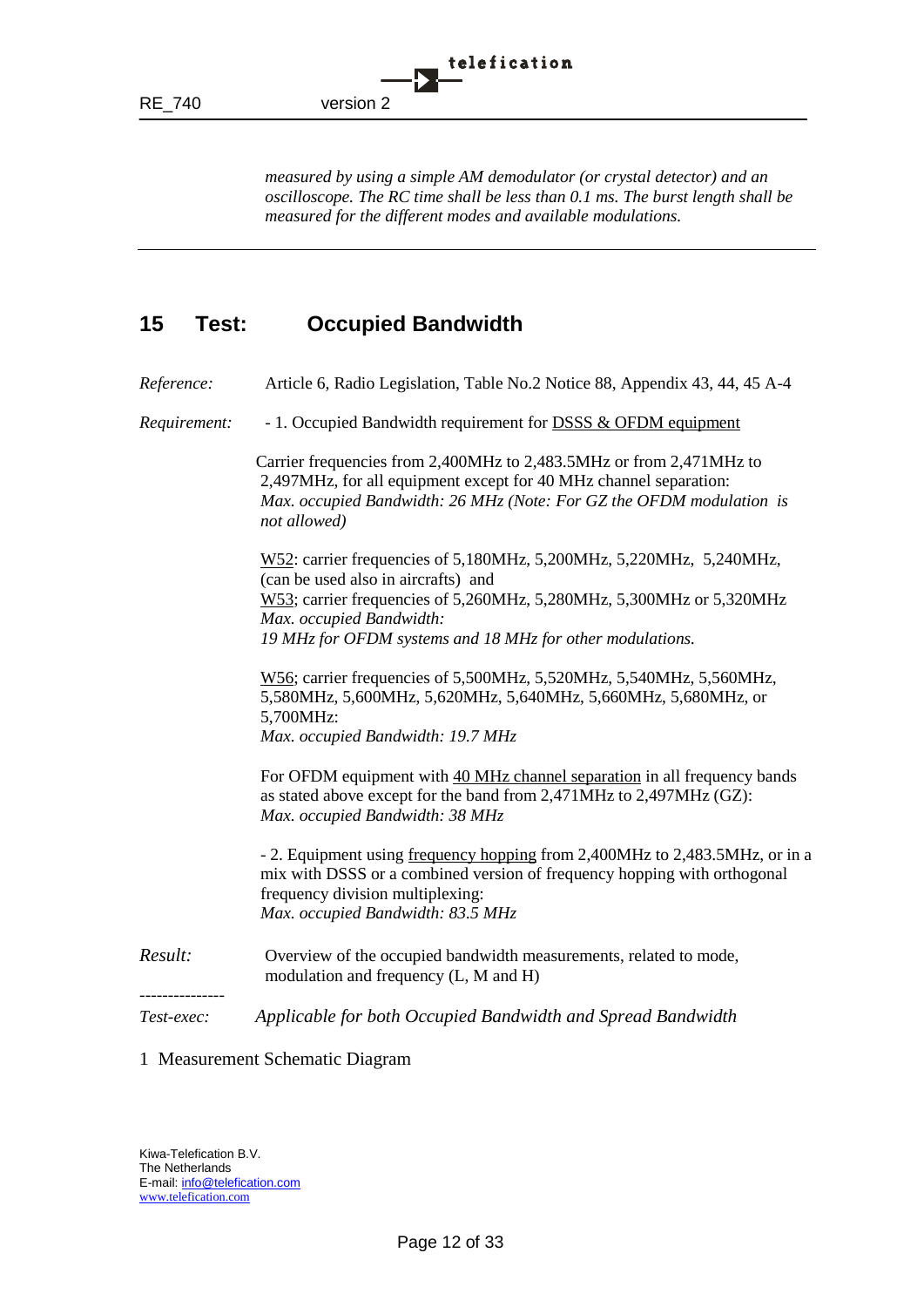Block diagram of measuring system



| 2 Conditions of the Measuring Devices                                            |                                                                       |  |
|----------------------------------------------------------------------------------|-----------------------------------------------------------------------|--|
|                                                                                  | $(1)$ The settings of the spectrum analyzer are as follows:           |  |
| Central Frequency: Testing frequencies                                           |                                                                       |  |
|                                                                                  | Sweep Bandwidth: 2-3.5 times the acceptable value                     |  |
|                                                                                  | Resolution Bandwidth: Less than 3% of the acceptable (Limit) value    |  |
| Video Bandwidth:                                                                 | Comparable to resolution bandwidth.                                   |  |
| Y-Axis Scale:                                                                    | $10 \text{ dB/Div}$                                                   |  |
| Input Level Carrier wave level: sufficiently higher than spectrum analyzer noise |                                                                       |  |
| Sweep Time:                                                                      | Minimum amount of time to ensure measurement accuracy (in the case of |  |
| burst waves, 1 burst per sample)                                                 |                                                                       |  |
| Data Points:                                                                     | Over 400 points                                                       |  |
| Sweep Mode:                                                                      | Continuous sweep                                                      |  |
| Detection Mode: Positive peak                                                    |                                                                       |  |
| Display Mode: Max hold                                                           |                                                                       |  |
|                                                                                  | In case of OFDM modulation, set the spectrum analyzer as follows:     |  |
| Average number                                                                   |                                                                       |  |
| of processing                                                                    | 10 times: In a burst transmission, Max. Hold                          |  |
| Detection mode                                                                   | Sample, In a burst, positive peak.                                    |  |

*(2) Process the measured values of the spectrum analyzer using an external or internal computer.*

3 Status of Testing Equipment

Set to testing frequency and modulate using standard encoding test signals. For OFDM and burst transmission, it shall be modulated so that sub-carriers (short preamble) are minimized in time.

4 Operating Procedures for Measurements

(1) Configure the settings of the spectrum analyzer to 2(1).

(2) After repeating sweeps until no display changes are found, import the values of all the data points as array variables of the computer.

(3) Convert the dB value into the antilog of the power dimension (i.e. mW) for all data.

(4) Find the total power of all the data and record as "Total Power" in mW.

(5) Add power to the minimum frequency data in order and find the value of the limiting data point that is 0.5%

(5% in the case of spread bandwidth) of the "Total Power". Convert the limiting point into a frequency and record as the "*lower limit" frequency*.

(6) Add power to the maximum frequency data in order and find the value of the limiting data point that is 0.5% (5% in the case of spread bandwidth) of the "Total Power".

Convert the limiting point into a frequency and record as the "*upper limit" frequency*.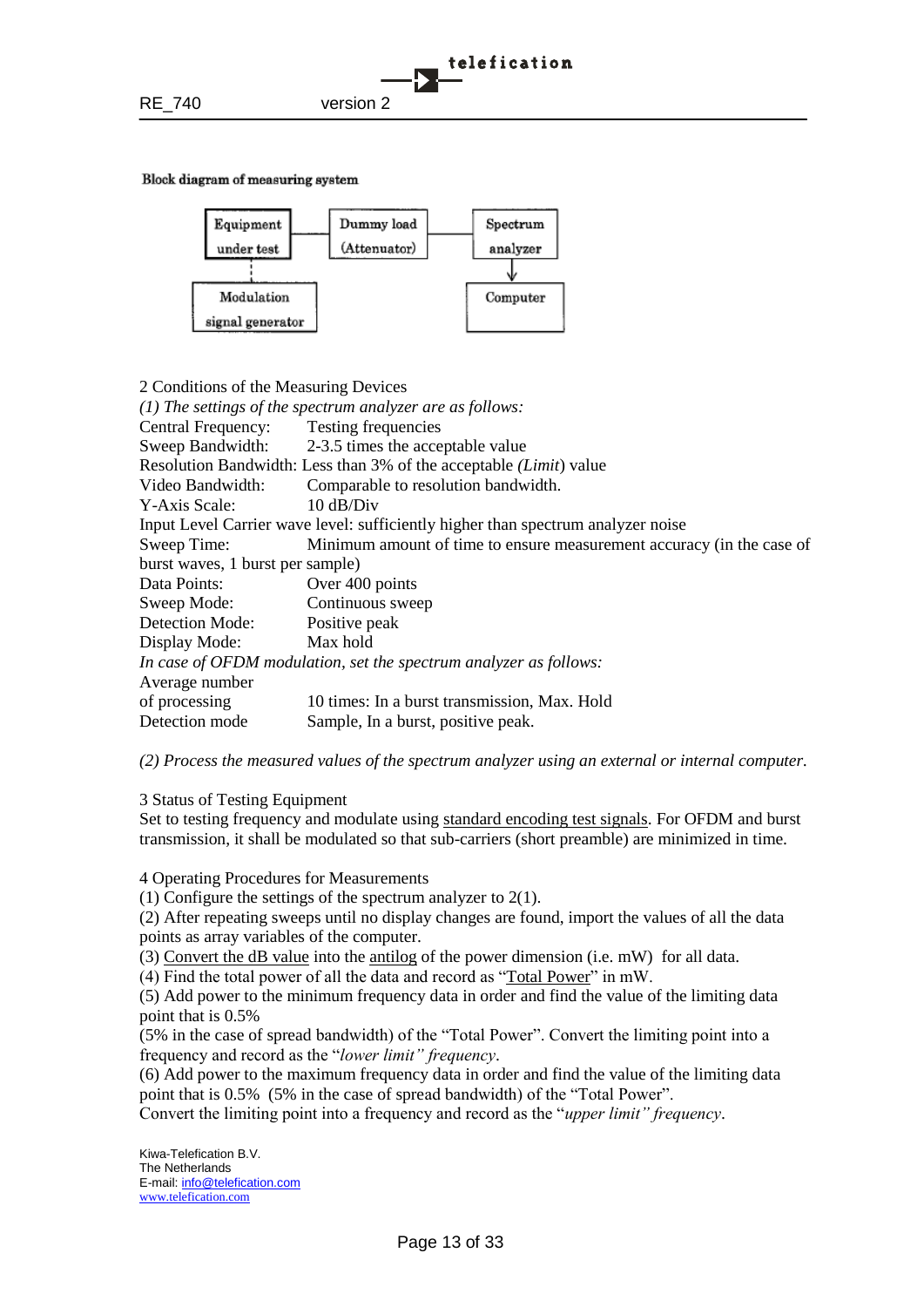#### 5 Recording Methods of Test Results

- Find the occupied bandwidth and spread bandwidth as the difference between the "upper limit" frequency and "lower limit" frequency and list in MHz units.

- If the EUT has more antenna terminals than one, tests shall be done for each antenna terminal and indicate the largest one of the values measured.

#### 6. Other Conditions

(1) If the EUT has more than one antenna terminal but does not simultaneously transmit from all antenna terminals (diversity technology in the antenna selecting system), measure the occupied bandwidth only at the active antenna terminals. However, if the selecting circuit of the antennas has a *non-linear element*, measure the occupied bandwidth *at all antenna terminals*.

(2) If the EUT has more than one antenna terminals and the measured value at each antenna terminal exceeds the value derived from the limit value minus 100 kHz, measure the occupied bandwidth at each antenna terminal under the condition that *all antenna terminals are connected with the couple*r and indicate the combined result together with the measured value at each antenna terminal.

The EUT will be configured so that the total antenna power is maximised.

# <span id="page-13-0"></span>**16 Test: Diffusion (***spreading***) bandwidth.**

| <i>Reference:</i>   | Article 49.20 1); h $\Lambda$ and 3); Notice 88, Appendix 43, 44, 45 A-4 |  |
|---------------------|--------------------------------------------------------------------------|--|
| <i>Requirement:</i> | The minimal diffusion bandwidth is 500 kHz.                              |  |
|                     | The requirement is only applicable for:                                  |  |

1. Regular DSSS & OFDM equipment with frequencies from 2,400MHz to 2,483.5MHz & from 2,471MHz to 2,497MHz (*Only DSSS*) & 5,180 MHz to 5,320 MHz and from 5470-5725 MHz.

#### *Note:*

For systems using *frequency hopping* from 2,400MHz to 2,483.5MHz without any spreading technology, there are no spreading bandwidth restrictions (only the occupied bandwidth is restricted). However, it is necessary to measure the spreading bandwidth, in order to calculate the observation time for measuring the retention time and the power density.

It shall be measured in the extreme hopping modes with the *maximum* amount of available channels and the *minimum* (If AFH is applicable). As far as possible, the operational channels shall be clustered for the measurement of the minimal (spreading) bandwidth.

If clustering is not possible, the *minimal spreading bandwidth* can be approximated by:

- smallest spreading bandwidth of a single channel  $(L, M, H) + 0.9$  x  $\lceil (n-1) \rceil$  x channel separation
- (n = *minimum amount of channels*)

*Result:* Table of spreading (diffusion) bandwidth results, depending upon IEEE standard/modulation/throughput

*Test-execution: Occupied Bandwidth and Spreading Bandwidth*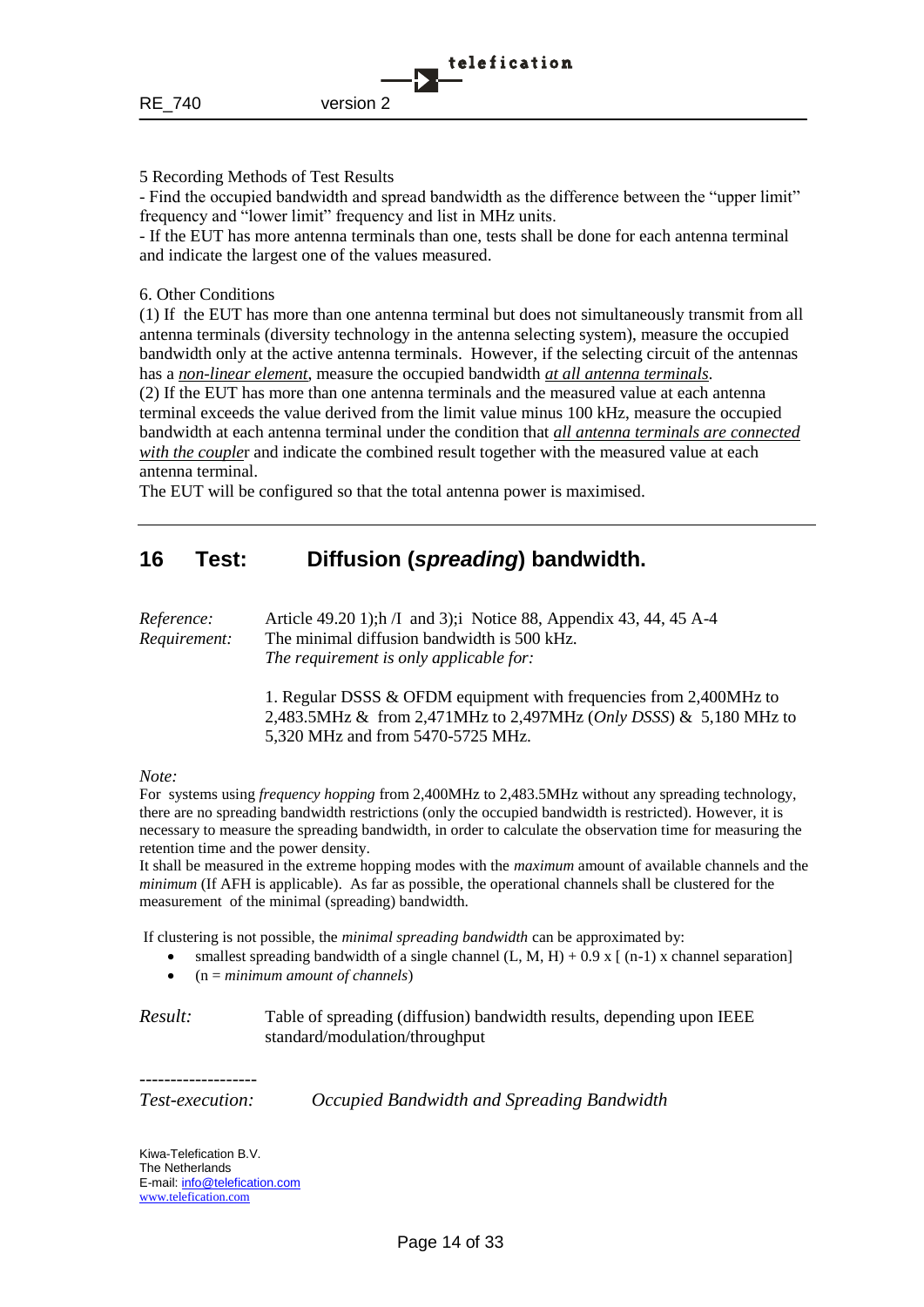1

#### Block diagram of measuring system



| 2 Conditions of the Measuring Devices            |                                                                                  |
|--------------------------------------------------|----------------------------------------------------------------------------------|
|                                                  | (1) The settings of the digital spectrum analyzer are as follows:                |
| Central Frequency:                               | Testing frequencies                                                              |
|                                                  | Sweep Bandwidth: 2-3.5 times the acceptable value                                |
|                                                  | Resolution Bandwidth: Less than 3% of the acceptable <i>(Limit)</i> value        |
| Video Bandwidth:                                 | Comparable to resolution bandwidth.                                              |
| Y-Axis Scale:                                    | $10 \text{ dB/Div}$                                                              |
|                                                  | Input Level Carrier wave level: sufficiently higher than spectrum analyzer noise |
| Sweep Time:                                      | Minimum amount of time to ensure measurement accuracy                            |
| (in the case of burst waves, 1 burst per sample) |                                                                                  |
| Data Points:                                     | Over 400 points                                                                  |
| Sweep Mode:                                      | Continuous sweep                                                                 |
| Detection Mode:                                  | Positive peak                                                                    |
| Display Mode:                                    | Max hold                                                                         |
| $(2)$ $\mathbb{R}$ $(1)$                         |                                                                                  |

(2) Process the measured values of the spectrum analyzer using an external or internal computer.

3 Status of Testing Equipment

Set to testing frequency and modulate using *standard encoding test signals*.

4 Operating Procedures for Measurements

(1) Configure the settings of the spectrum analyzer to 2(1).

(2) After repeating sweeps until no display changes are found, import the values of all the data points as array variables of the computer.

(3) Convert the dB value into the antilog of the power dimension for all the data.

(4) Find the total power of all the data and record as "Total Power".

(5) Add power to the minimum frequency data in order and find the value of the limiting data point that is 0.5% (5% in the case of spread bandwidth) of the "Total Power". Convert the limiting point into a frequency and record as the "lower limit frequency".

(6) Add power to the maximum frequency data in order and find the value of the limiting data point that is 0.5% (5% in the case of spread bandwidth) of the "Total Power". Convert the limiting point into a frequency and record as the "upper limit frequency".

5 Recording Methods of Test Results

Find the occupied bandwidth and spread bandwidth as the difference between the "upper limit frequency" and "lower limit frequency" and list in MHz units.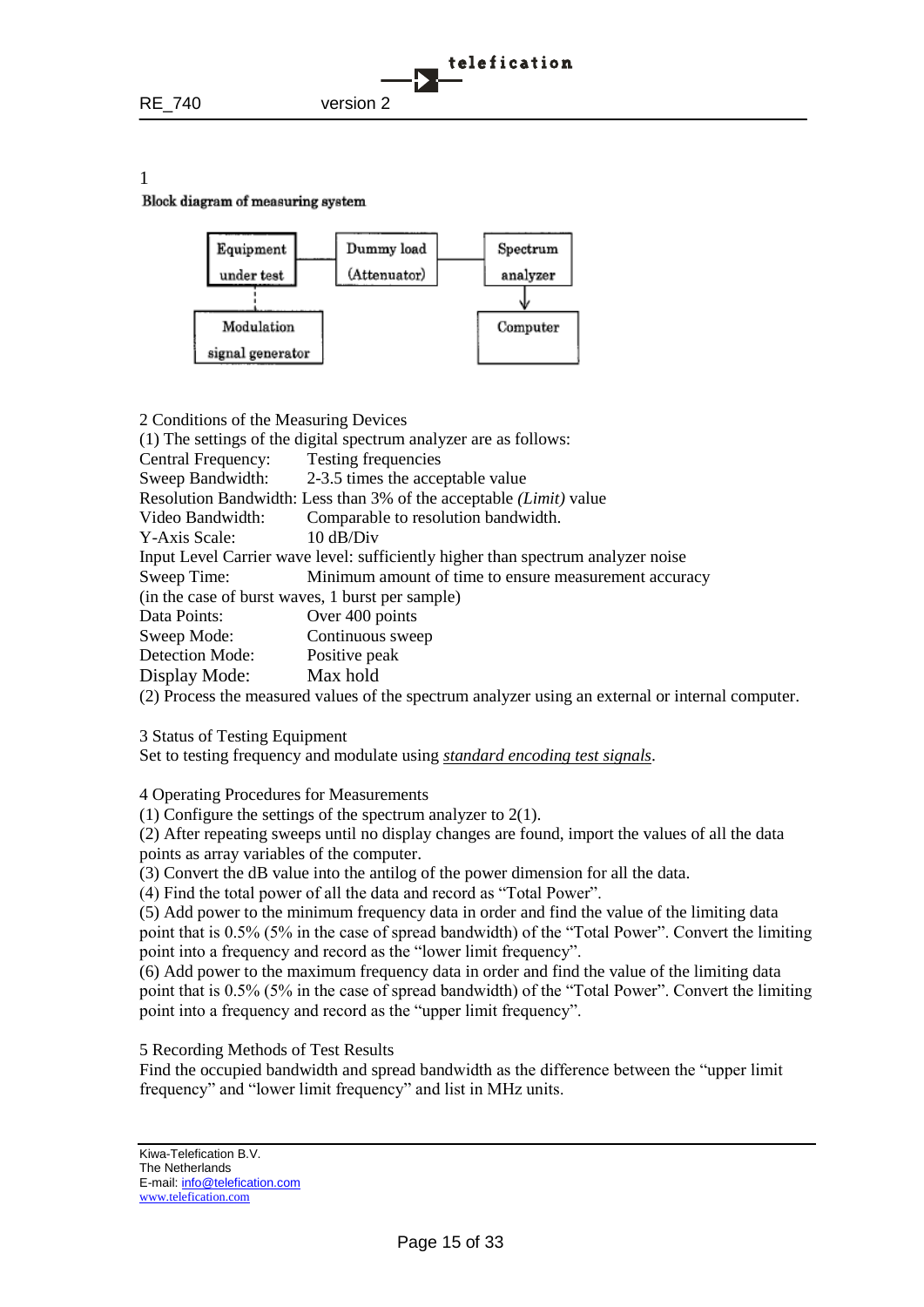

# <span id="page-15-0"></span>**17 Test: Antenna Power (***Conducted***)**

*Reference:* Article 2, Item (19) – (1+2+3) 49.20 1); e (1), (2) / 2) d / 3) f (1), (2) Notice 88, Appendix 43, F

*Requirement:* The conducted power shall satisfy the requirements as stated in the table below. These requirements are "absolute", i.e. it is not allowed to have a higher value. Related to the Rated power –as defined by the approval holder separately- there is also a second requirement, related to the deviation of the actual power from the rated power. For the deviation from the rated power, the following tolerance requirement is applicable:

> For the 2.4 GHz bands  $& 5$  GHz W52+W53: +20% and –80% For the 5 GHz W56 band: +50% and –50%

Note: *This means that for the 2.4 GHz band with a Rated power of 8.33 mW/MHz, it is allowed to cover the range from 1.67 mW/MHz up to the absolute limit of 10 mW/MHz and for the 5 GHz W56 band a Rated Power of 6,67 mW/MHz the range from 3.34 mW/MHz up to 10 mW/MHz* 

For the absolute values of the power density (or total power) the following requirements are applicable:

#### **WW**: **For the 2.4GHz band, 2400 – 2483.5 MHz**

(e.g. WLAN 802.11b/g/n, ZigBee, Z-Wave)

Modulation: OFDM or DSSS or other digital modulation (like frequency hopping) or a combination.

Power Density limited up to 10 mW/MHz or 5 mW/MHz *for 40 MHz channel spacing* and 3 mW/MHz for *hopping* systems if these are using *a part* of the frequency range from 2427.00 – 2470.75 MHz.

If both descriptions above are not applicable, the system is *power limited* Power limited up to 10 mW (total transmit power) for other modulations /systems

**GZ**: **For the 2.4GHz band 2471 – 2497 MHz**

(e.g. WLAN 802.11b)

Modulation: DSSS or other digital modulation (like frequency hopping) or a combination. OFDM is not allowed

Power Density limited up to 10 mW/MHz.

**XW**: **For the W52 band, channels from 5180 up to 5240 MHz** (can be used in an aircraft) with a channel spacing of 20 or 40 MHz (e.g. WLAN 802.11a/n)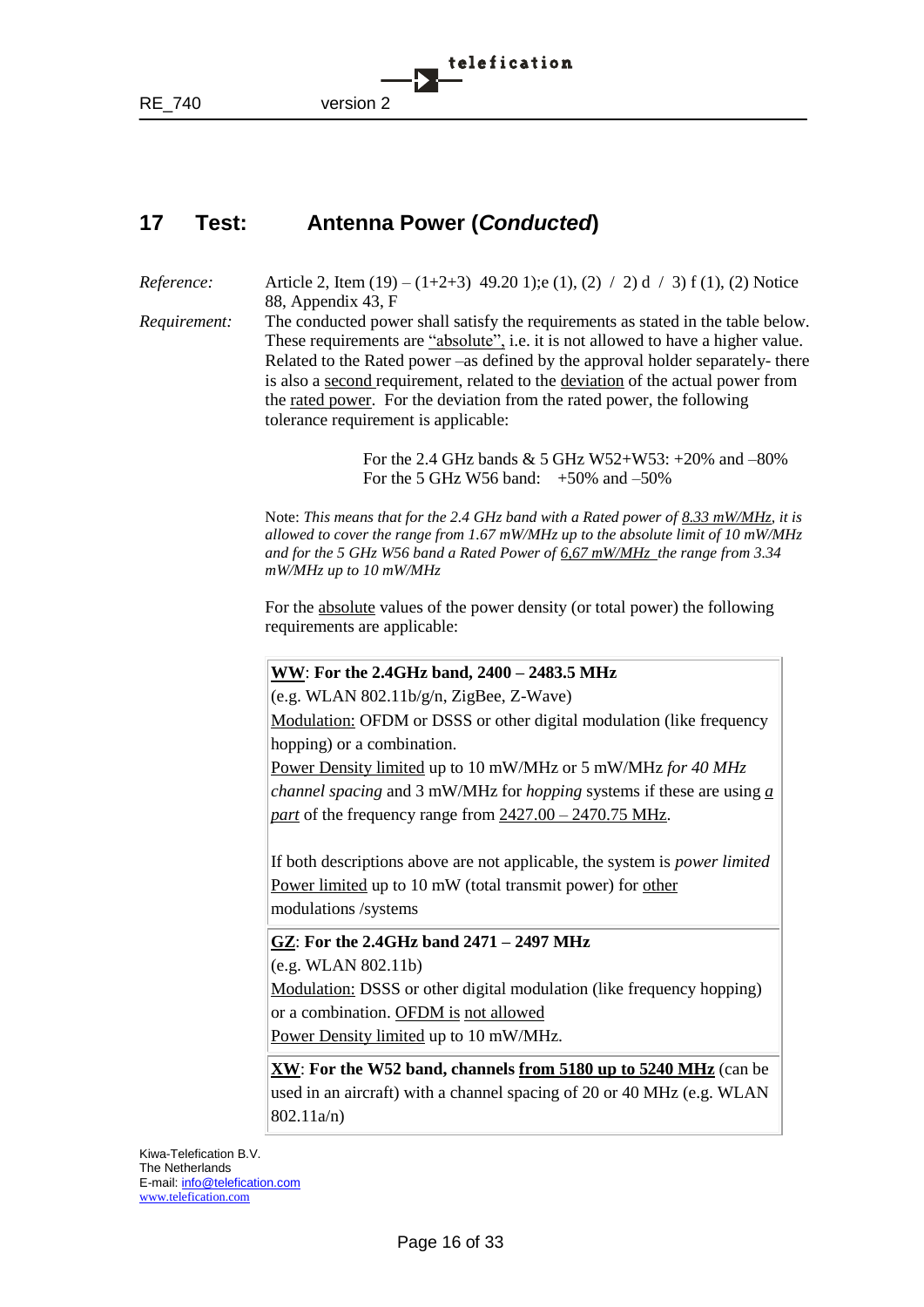|         | Modulation: OFDM or DSSS systems                                                                                                                                                                                                             |
|---------|----------------------------------------------------------------------------------------------------------------------------------------------------------------------------------------------------------------------------------------------|
|         | Density limited up to 10 mW/MHz for 20 MHz channel spacing or less                                                                                                                                                                           |
|         | and up to 5 mW/MHz for 40 MHz channel spacing                                                                                                                                                                                                |
|         |                                                                                                                                                                                                                                              |
|         | For the W53 band, channels from 5260 up to 5320 MHz with a                                                                                                                                                                                   |
|         | channel spacing of 20 or 40 MHz (e.g. WLAN 802.11a/n)                                                                                                                                                                                        |
|         | Modulation: OFDM or DSSS.                                                                                                                                                                                                                    |
|         | Density limited up to 10 mW/MHz up for 20 MHz channel spacing or                                                                                                                                                                             |
|         | less and up to 5 mW/MHz for 40 MHz channel spacing                                                                                                                                                                                           |
|         | YW: For the W56 band, channels from 5500 up to 5700 MHz with a                                                                                                                                                                               |
|         | channel spacing of 10, 20 or 40 MHz.                                                                                                                                                                                                         |
|         | Modulation: OFDM or DSSS                                                                                                                                                                                                                     |
|         | Density limited up to 10 mW/MHz up for 20 MHz channel spacing or                                                                                                                                                                             |
|         | less and up 5 mW/MHz for systems with 40 MHz channel spacing                                                                                                                                                                                 |
|         | Power limited up to 10 mW for other modulations: like AM, FM, pulse<br>modulation (single carrier)                                                                                                                                           |
| Result: | Conducted Power (density), depending upon the different frequencies (e.g. L,<br>M, H) of the specified transmit-band and worst-case parameter settings (e.g.<br>coding scheme, modulation, throughput and software-power setting)            |
|         | Test-execution: For density limited systems the modulation and throughput is selected so<br>that the transmitter realizes the highest output density. For power limited<br>systems, the modulation and throughput will be chosen so that the |

*systems, the modulation and throughput will be chosen so that the highest output is realized.*



Note 1: The power meter is directly connected to the dummy load output for measuring total power in a system other than orthogonal frequency division multiplexing system and spectrum spreading system using direct sequence spreading.

1

*--*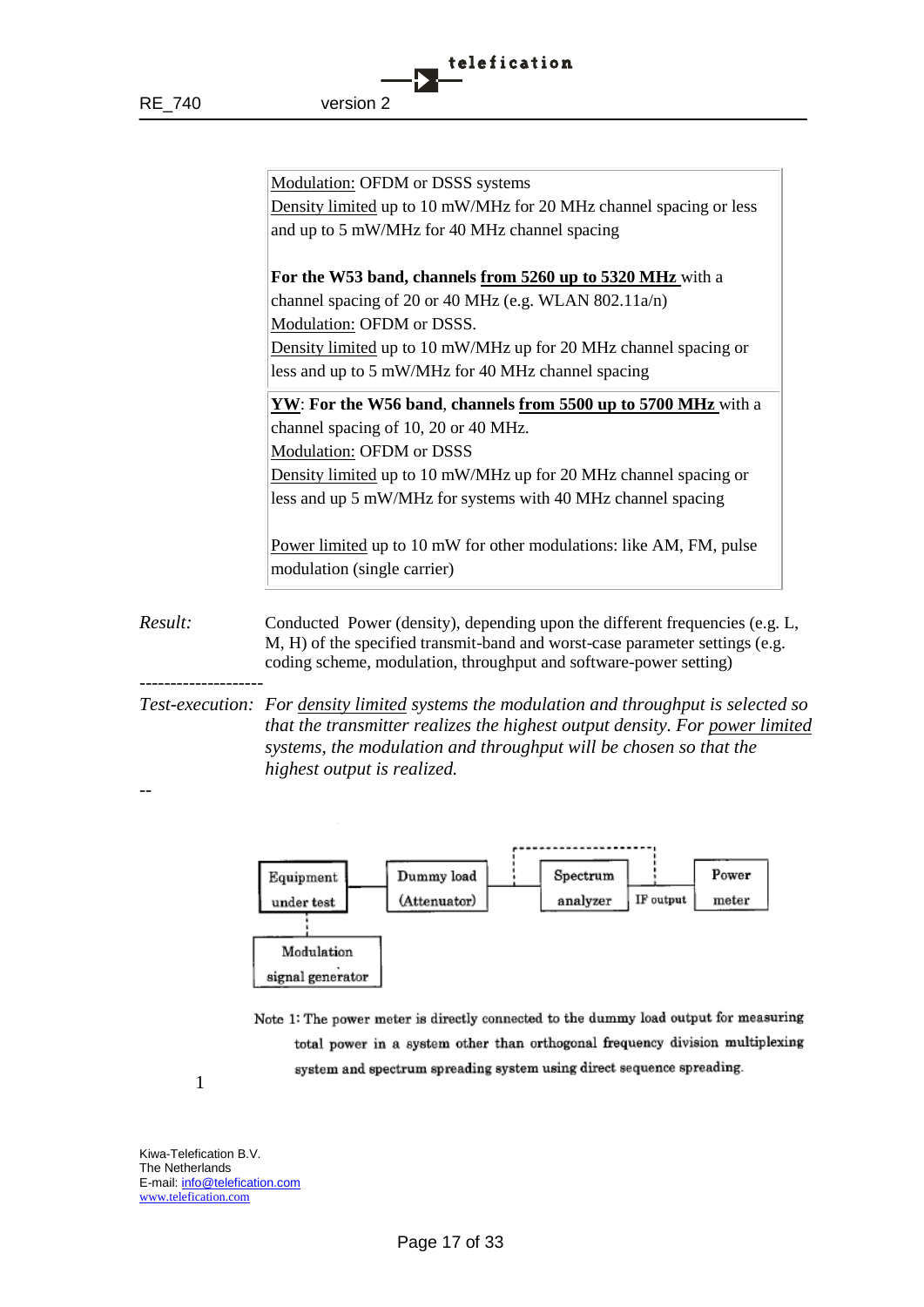Note 1 The direct high frequency power meter is connected to the output of the attenuator when measuring the total power of systems other than spectral spread systems.

Note 2 Computers are used when measuring spread bandwidth.

Conditions of the Measuring Devices

(1) Measure the equivalent noise bandwidth (NWB) of the 1 MHz resolution bandwidth in the set-up as stated above; to be used for correction of the output reading.

 $Correction = [RBW / NWB]$ 

If the *spreading bandwidth* is less than 1 MHz, and

"spreading bandwidth (MHz) / NWB (MHz)" exceeds 1, the RBW must be reduced.

(2) Set the attenuation of the attenuator to values that provides acceptable input levels to the spectrum analyzer for optimal functioning (middle of the linear part of the mixer) (3) The settings of the spectrum analyzer when searching for frequencies that provide maximum antenna power are as follows:

Central Frequency : Middle frequencies of the applied frequency bands.

Sweep Bandwidth: 50 MHz

Resolution Bandwidth: 1 MHz

Video Bandwidth: About 3 times the resolution bandwidth

Y-Axis Scale: 10 dB/Div

Sweep Time: Minimum amount of time to ensure measurement accuracy

(in the case of burst waves, 1 burst per sample)

Trigger Conditions: Free run

Data Points: Over 400 points

Sweep Mode: Continuous sweep

Detection Mode: Positive peak

Display Mode: Max hold

(4) The settings of the spectrum analyzer when measuring antenna power

are as follows for the direct spread systems:

In this case, calibrate the indicator of the high frequency power meter while the high frequency power meter is connected to the IF output of the spectrum analyzer (using a calibrated generator connected to the spectrum analyzer input, set at the EUT frequency providing a maximum power density. Afterwards replace the generator by the EUT.

Central Frequency: Frequencies providing maximum power density (acquired frequencies during search)

Sweep Bandwidth: 0 Hz

Resolution Bandwidth: 1 MHz

Video Bandwidth: Comparable to resolution bandwidth. Sweep Mode: Continuous sweep

Status of Equipment under test

(1) No frequency hopping systems:

a. Configure the settings of the spectrum analyzer to 2(3).

- b. After repeating sweeps (until no display changes are found), measure the maximum power frequency per MHz.
- *c. Connect the high frequency power meter to the IF output of the spectrum analysers.*
- d. Configure the settings of the spectrum analyzer to 2(4).
- e. Set the antenna power as follows:

- Continuous waves: value indicated on the high frequency power meter, corrected according to 2(1).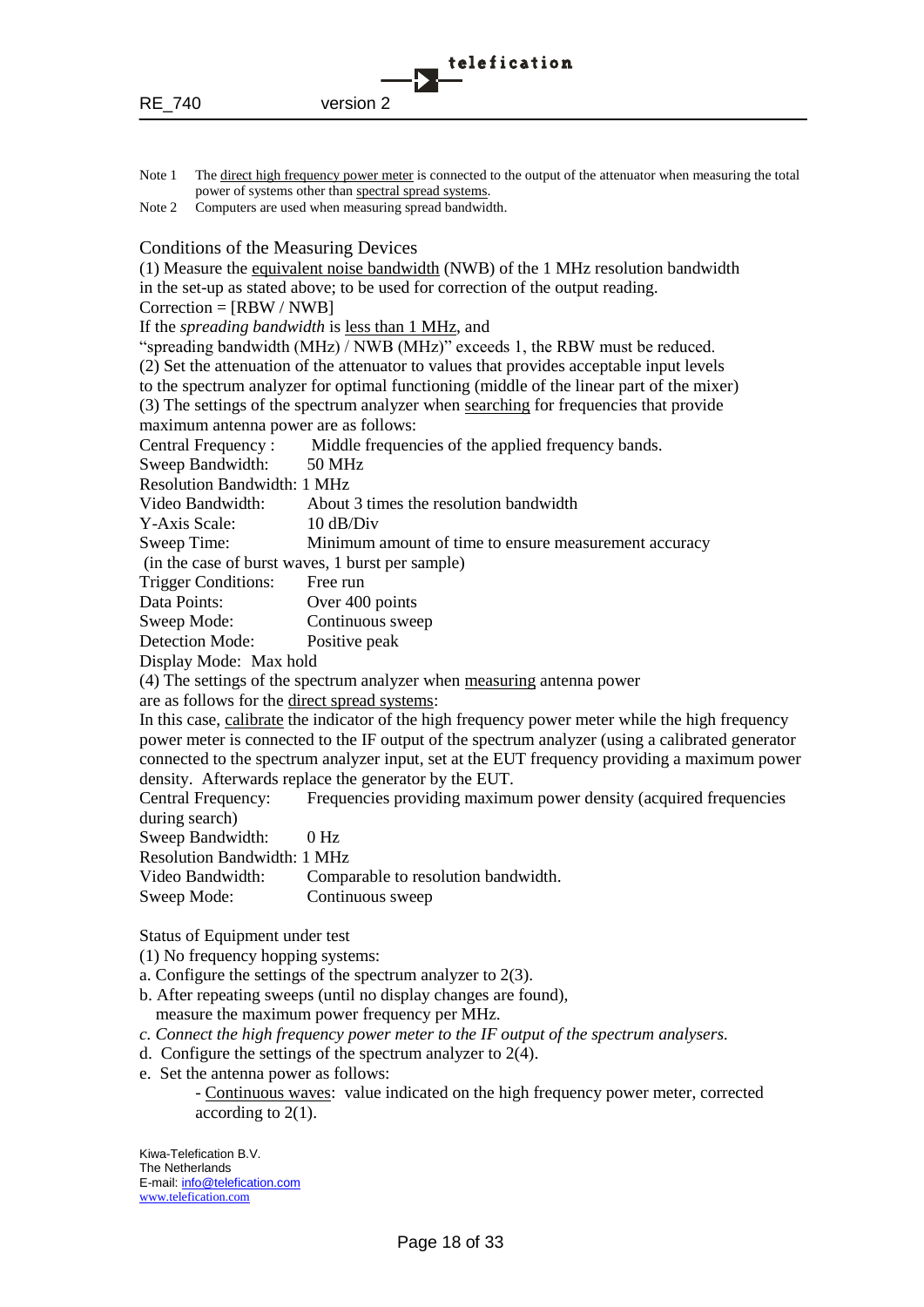- Burst waves: value similarly corrected in the case of continuous waves and value calculated from the *average power within bursts* from rates of transmission times (i.e. correction on the duty-cycle, to find the average within the transmit burst)

telefication

(2) Frequency hopping system or combined systems of direct spread and frequency hopping: a. Connect the high frequency power meter to the output of the attenuator and measure the total power (without bandwidth limitation)

b. Divide the total power by the spread bandwidth to find the "average" power per MHz. c. Confirm that frequency distribution of the hopping frequencies is homogeneous according to the supporting data. If frequency distribution of the frequencies is not homogeneous, consider other measurement or correction methods based on the supporting data.

d. Set the antenna power as follows:

- Continuous waves: value in b.

- Burst waves: value in b. and value calculated from the average power within bursts from rates of transmission times (i.e. correction on the duty-cycle, to find the average *within the transmit burst*)

Recording Methods of Test Results

List the absolute value of the antenna power in **mW/MHz** units for spreading and hopping systems and in **mW** units for other systems. List the deviation of the rated antenna power (listed in operating specifications) in  $%$  units with the  $(+)$  or  $(-)$  symbol.

#### *Note*

For defining the Rated Power, it is recommended to use the following recipe:

- 1. Find the minimum and maximum measured value, independent of the modulation; just for all channels in operation (L,M and H).
- 2. For 2.4 GHz systems & for 5 GHz W52 and W53 this recipe can only be used if the ratio between maximum and minimum measured value is < 6. For the 5 GHz W56 band, this ratio shall be less than 3.
- 3. Determine the average value.
- 4. For 2.4 GHz and 5 GHz W52+W53: Divide average result by 0.7

Effectively: Rated Power = [highest + lowest measured value] / 1.4

If using this Rated Power value, the tolerance margin for the lowest measured value with regard to the 20% limit (-80%) is equal to the tolerance margin for the highest measured value with regard to the 120% limit.

5. Check that this result is lower than the realistic limit and convert to this limit if the result was higher.

For 2.4 GHz & for 5 GHz W52 and W53 the realistic limit is 8.33 mW/MHz (Limit 10 mW/MHz) or 4.16 mW/MHz (Limit 5 mW/MHz). For hopping systems like Bluetooth the realistic limit is 2.5 mW/MHz

For 5 GHz W56 the realistic limit is 6.66 mW/MHz (or 3.33 mW/MHz if the absolute limit is 5 mW/MHz )

If AFH is applicable (for hopping systems), it is recommended to distinguish between the operational use with AFH and without and to define 2 different values for the Rated Power density. That makes it easier to satisfy the requirement in 2.

If you apply this recipe, you are certain that you are ALWAYS satisfying the -80% and +20% tolerance limits, as long as the ratio between highest value/lowest value is **smaller than 6**

**(= 120 / 20)** . So you don't need to calculate the deviation percentage if you apply this recipe.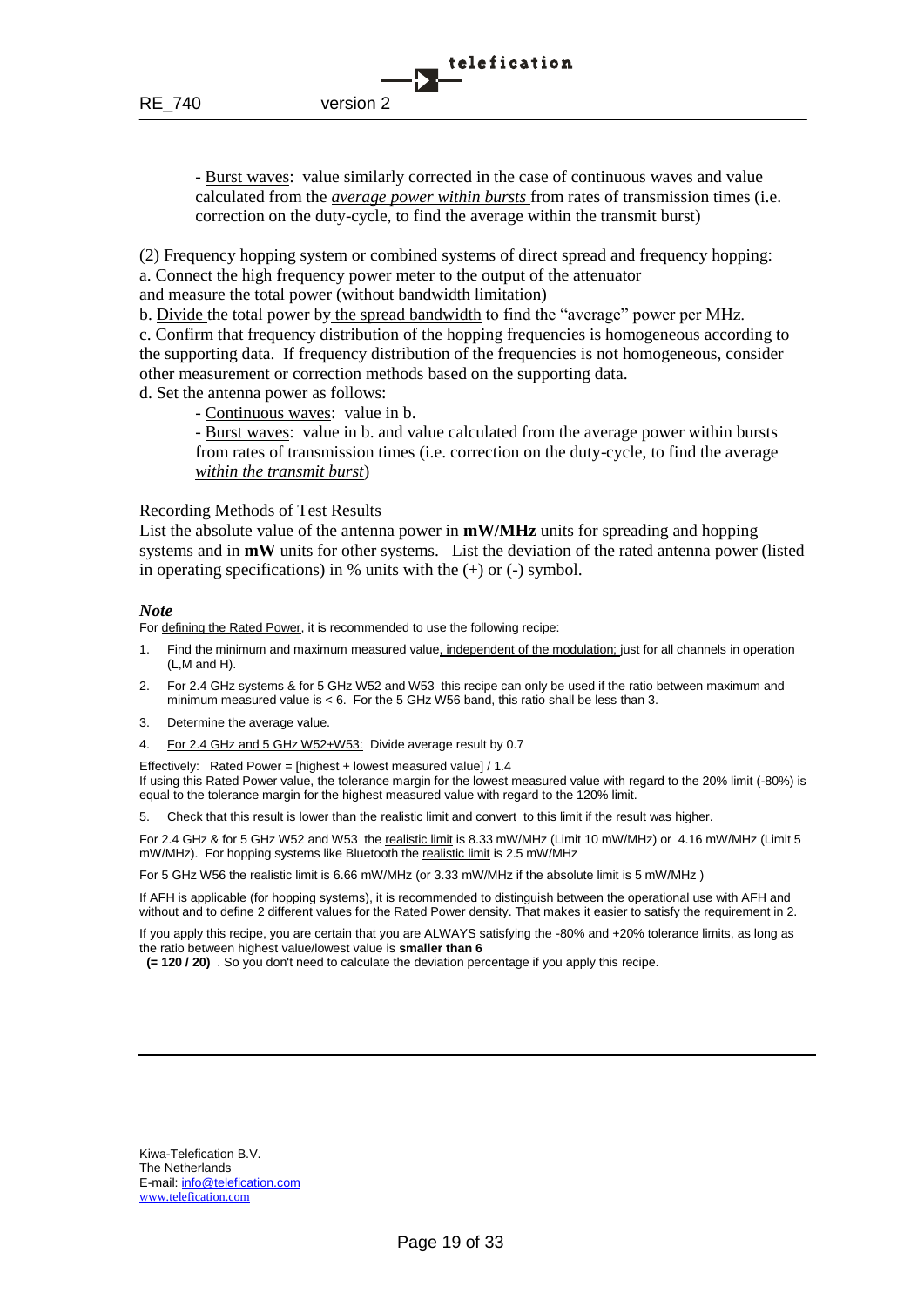

# <span id="page-19-0"></span>**18 Test: EIRP power (density) limit and gain of the Antenna**

*Reference:* Article 2, Item (19) (1+2+3), paragraph 1, 49.20 1); f (1), (2) / 2) d / 3) f (1), (2) Notice 88, Appendix 43, F

*Requirement:*

#### **WW**: **For the 2.4GHz band, 2400 – 2483.5 MHz**

**1. - POWER DENSITY limited system:** (like DSSS or OFDM)

*The EIRP is limited to 12.14 dBm/MHz for an Omni-directional antenna (like a dipole).* For a directional antenna, the EIRP is limited to 22.14 dBm/MHz.

#### **2. - POWER DENSITY limits for a HOPPING system:**

*The EIRP is limited to 6.91 dBm/MHz for an Omni-directional antenna (like a dipole). For a directional antenna, the EIRP is limited to 16.91 dBm/MHz.*

## **3. - POWER limited system:**

*The EIRP is limited to 12.14 dBm for an omnidirectional antenna (like a dipole). For a directional antenna the max. EIRP is limited to 22.14 dBm.*

## **COMPENSATION (1)**

It is allowed to compensate for effective gain and conducted power as long as the max. EIRP value of 22.14 dBm /(MHz) is respected (for a directional antenna) or 12.14 dBm/(MHz) for an Omni directional antenna (like a dipole).

For a *directional* antenna, the EIRP is limited to 22.14 dBm /(MHz) if the effective antenna beam width (Half Power Beam Width; HPBW) is smaller than  $36^\circ$ . For any EIRP between 12.14 and  $22.14$  dBm/(MHz), the **HPBW limit** is calculated as follows:

## *- calculate A = antilog [ (EIRP – 12.14)/10 ] A = 10 = Limit value,*

*if A is higher the output power shall be reduced. Minimum value*  $A = I$ *(by definition; if the EIRP < 12.14 dBm /(MHz), - calculate HPBW limit = [360 / A] <sup>o</sup> This HPBW limit shall be checked, considering the real / measured*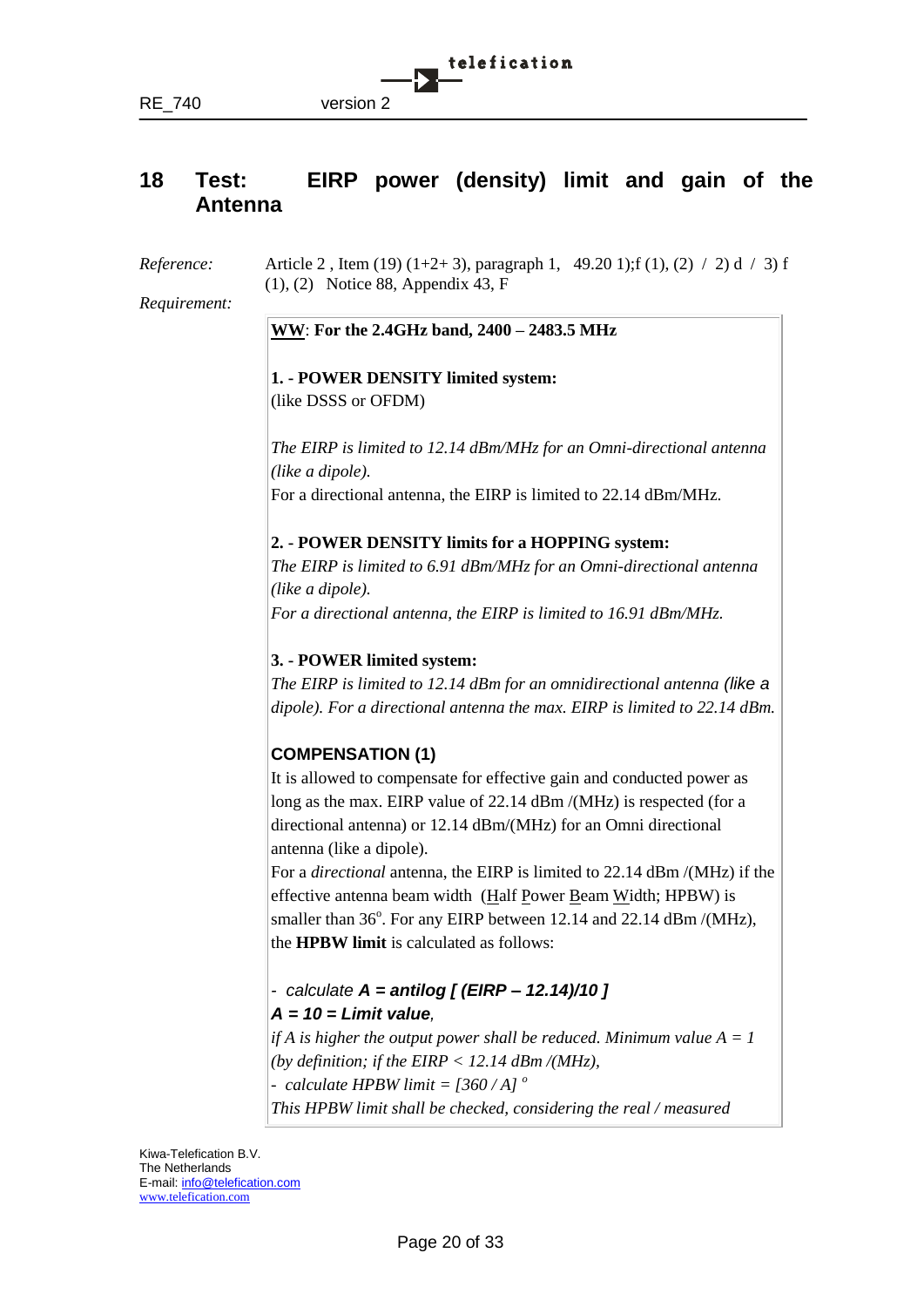*characteristics of the directional antenna. Therefore these antenna characteristics shall be available (in 3 perpendicular planes) for E and H.*

## **COMPENSATION (2), for hopping systems**

It is allowed to compensate for effective gain and conducted power as long as the max. EIRP value of 16.91 /MHz is respected or 6.91 dBm(/MHz) for an omni directional antenna (like a dipole). For a *directional* antenna, the EIRP is limited to 16.91 dBm /MHz) if the effective antenna beam width (Half Power Beam Width; HPBW) is smaller than 36°. For any EIRP between 6.91 and 16.91 dBm /MHz, the **HPBW limit** is calculated as follows:

## *- calculate A = antilog [ (EIRP – 6.91)/10 ] A = 10 = Limit value,*

*if A is higher, the output power shall be reduced. Minimum value*  $A = I$ *(by definition; if the EIRP < 6.91 dBm (/MHz),*

- calculate **HPBW limit = [360 / A]<sup>o</sup>** 

## **COMPENSATION (3), for 40 MHz systems allowed (only OFDM)**

It is allowed to compensate for effective gain and conducted power as long as the max. EIRP value of 19.14 dBm/(MHz) is respected or 9.14 dBm /(MHz) for an Omni directional antenna (like a dipole). For a *directional* antenna, the EIRP is limited to 19.14 dBm /MHz if the effective antenna beam width (Half Power Beam Width; HPBW) is smaller than  $36^\circ$ . For any EIRP between 9.14 and 19.14 dBm /(MHz), the **HPBW limit** is calculated as follows:

## *- calculate A = antilog [ (EIRP – 9.14)/10 ] A = 10 = Limit value,*

*if A is higher, the output power shall be reduced. Minimum value A = 1 (by definition; if the EIRP < 9.14 dBm (/MHz),*

- calculate **HPBW limit = [360 / A] <sup>o</sup>**

This HPBW limit shall be checked, considering the real / measured characteristics of the directional antenna. Therefore these antenna characteristics shall be available (in 3 perpendicular planes) for E and H.

**GZ**: **For the 2.4GHz band 2471 – 2497 MHz: only DSSS and hopping**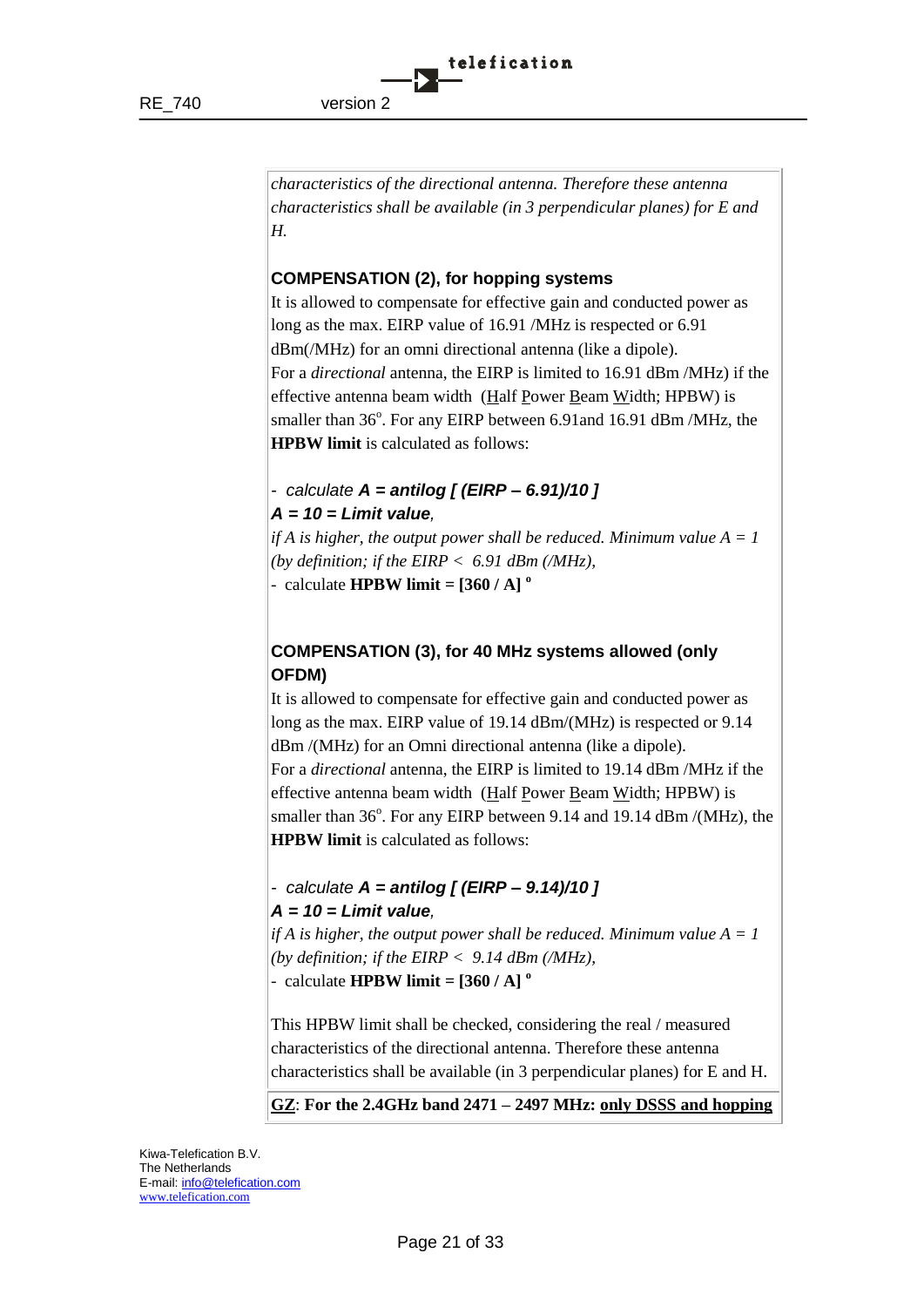#### **systems allowed**

*A trade-off between conducted power and max. gain is possible, as long as the EIRP is limited to 12.14 dBm/MHz. The radiation pattern is not specified, only the max. Gain figure is important. There are no possibilities for a beam angle compensation using the HPBW.*

#### **XW:**

**1. For the 5.2 GHz band, (W52)** channels from 5180 up to 5240 MHz **TPC (-3 dB power reduction facility) and DFS is optional**

Modulation: DSSS or OFDM. For 40 MHz systems only OFDM allowed Density limited:

EIRP up to 10 mW/MHz for 20 MHz channel spacing and up to 5 mW/MHz for 40 MHz channel spacing

Single carrier systems:

Power limited EIRP up to 10 mW for other systems/modulations: like AM, FM, pulse modulation (single carrier)

The radiation pattern is not restricted, only the max. Gain figure is important (taking into account the EIRP). There are no possibilities for a beam angle compensation using the HPBW.

**-----------------------------------**

**2. For the 5.3GHz band, (W53)** channels from 5260 up to 5320 MHz TPC (-3 dB power reduction facility) and DFS are required for a master station.

Modulation: DSSS or OFDM. For 40 MHz systems only OFDM allowed Density limited:

EIRP up to 10 mW/MHz for 20 MHz channel spacing and up to 5 MHz for 40 MHz channel spacing

Single carrier systems

*Power limited EIRP up to 10 mW for other systems/modulations: like AM, FM, pulse modulation (single carrier)*

The radiation pattern is not specified, only the max. Gain figure is important (taking into account the max. EIRP). There are no possibilities for a beam angle compensation using the HPBW.

**YW, For the band, from 5.47 up to 5.725 GHz, (W56)** channels like 5500, up to 5700 MHz, with a channel spacing of 20 or 40 MHz. TPC (-3 dB power reduction facility) and DFS are required for a master station.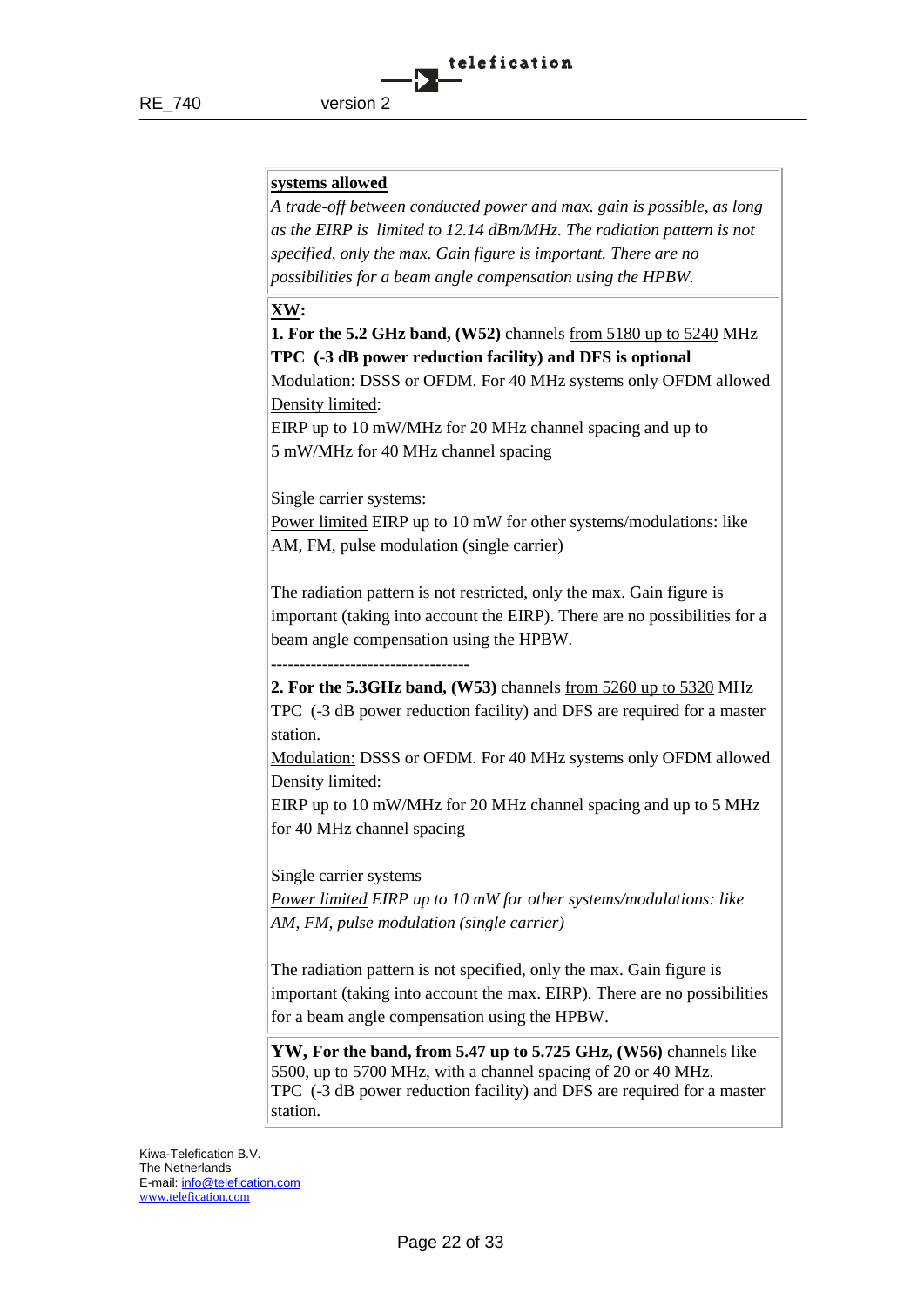|           | telefication |
|-----------|--------------|
|           |              |
| version 2 |              |

|         | Modulation: OFDM /DS; For 40 MHz systems only OFDM allowed<br>Density limited<br>EIRP up to 50 mW/MHz for 20 MHz channel spacing or less and up to<br>25 mW/MHz for OFDM systems with 40 MHz channel spacing<br>Other systems/modulations/single carrier<br>Power limited EIRP up to 10 mW for other systems/modulations: like                                                                                                                                                                                                                                                                                                                                                                                                                                                                                                                                                                                                                                                                                                                   |
|---------|--------------------------------------------------------------------------------------------------------------------------------------------------------------------------------------------------------------------------------------------------------------------------------------------------------------------------------------------------------------------------------------------------------------------------------------------------------------------------------------------------------------------------------------------------------------------------------------------------------------------------------------------------------------------------------------------------------------------------------------------------------------------------------------------------------------------------------------------------------------------------------------------------------------------------------------------------------------------------------------------------------------------------------------------------|
|         | AM, FM, pulse modulation (single carrier)<br>The radiation pattern is not specified, only the max. EIRP figure is<br>important. A max. gain of 7 dBi is possible if the conducted power is                                                                                                                                                                                                                                                                                                                                                                                                                                                                                                                                                                                                                                                                                                                                                                                                                                                       |
|         | equal to the limit value of 10 mW/MHz. There are no possibilities for a<br>beam angle compensation using the HPBW.                                                                                                                                                                                                                                                                                                                                                                                                                                                                                                                                                                                                                                                                                                                                                                                                                                                                                                                               |
| NOTE:   | The use of 5 GHz equipment is restricted to indoor, with the exception of W56 (YW).<br>Article 49 Clause 20-3 (In 2000: Old Ministerial Notice No. 157-1) for 5GHz low<br>power data communications system states: " The guideline describing that 5GHz is for<br>indoor use only must be indicated on the easily viewable part of wireless equipment."<br>It is allowed to use W56 equipment outdoors, if measures are taken to restrict the<br>radiation, to avoid interference with similar systems. This can be accomplished by<br>directional antennas, so that the equipment covers a defined area. It is required to put a<br>statement on the equipment, declaring the necessary precautions for the user. This shall<br>be done on a visible place on the outside. For XW a statement like: "For indoor use<br>only" will be sufficient. For YW the statement could be: For indoor use. Outdoor use<br>is allowed only if measures have been taken, so that the covered area is restricted to<br>avoid interference with other systems. |
| Result: | List the EIRP power and antenna Gain depending upon IEEE mode,<br>modulation frequency (L,M and H)                                                                                                                                                                                                                                                                                                                                                                                                                                                                                                                                                                                                                                                                                                                                                                                                                                                                                                                                               |

# <span id="page-22-0"></span>**19 Test: Channel Leakage Ratio (CLR)**

*Reference:* Article 2, Item (19) – (3) 49.20 Notice 88, Appendix 45, *Requirement:* These requirements are applicable for the 5 GHz bands (XW and YW) and are specified for the adjacent channels and for the alternate channels, based upon a channel spacing of 20 MHz. The channel leakage ratio shall satisfy the requirements as stated below. These requirements are relative i.e. it is required to determine the relation of the power within the "empty" channel with respect to the transmitting channel. The power in the adjacent / alternate channel shall be measured within a band of  $\pm$  9 MHz distance from the nominal carrier (i.e. a band of 18 MHz)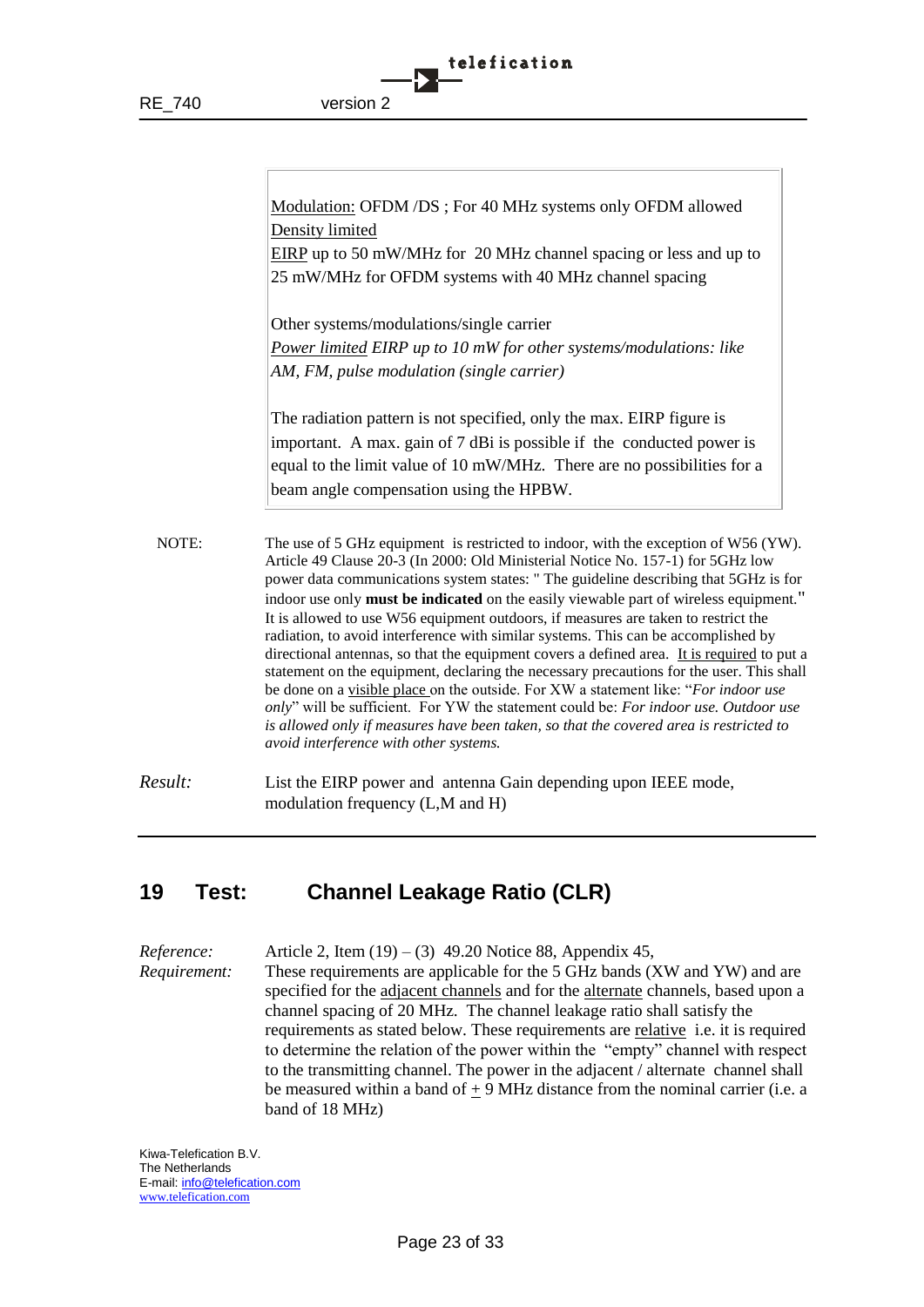| Adjacent channels (20 MHz distance) Leakage ratio 25 dB  |  |
|----------------------------------------------------------|--|
| Alternate channels (40 MHz distance) Leakage ratio 40 dB |  |

*\*) The* Adjacent Channel Leakage Ratio- is called ACLR or more common Adjacent Channel Power Ratio; ACPR.

*Result:* List CLR values (in dBrc) depending upon IEEE mode, modulation, channel / carrier frequency (L, M and H)

*-----------------------*

*Test-execution: For density limited systems the modulation and throughput is selected so that the transmitter realizes the highest output density. For power limited systems, the modulation and throughput will be chosen so that the highest output is realized.*

#### Conditions of the Measuring Devices

(1) The settings of the spectrum analyzer when measuring the adjacent channel leakage power are as follows:

- 1. Measurement Schematic Diagram
- . Block diagram of measuring system



Note 1: The computer is used for calculating the mean value of amplitude levels. (*Comparable with Occupied Bandwidth measurement)*

2. Conditions of the Measuring Devices

*(1) The settings of the spectrum analyzer are as follows:*

Central Frequency: Testing frequencies, main carrier, main carrier + 20 MHz, main carrier + 40 MHz

Sweep Bandwidth: approximately 18 MHz (0.9 x channel spacing)

Resolution Bandwidth: Less than 5% of the acceptable *(Limit*) value

Video Bandwidth: Comparable to resolution bandwidth.

Y-Axis Scale: 10 dB/Div

Input Level Carrier wave level: sufficiently higher than spectrum analyzer noise

Sweep Time: Minimum amount of time to ensure measurement accuracy (in the case of burst waves, 1 burst per sample)

Data Points: Over 400 points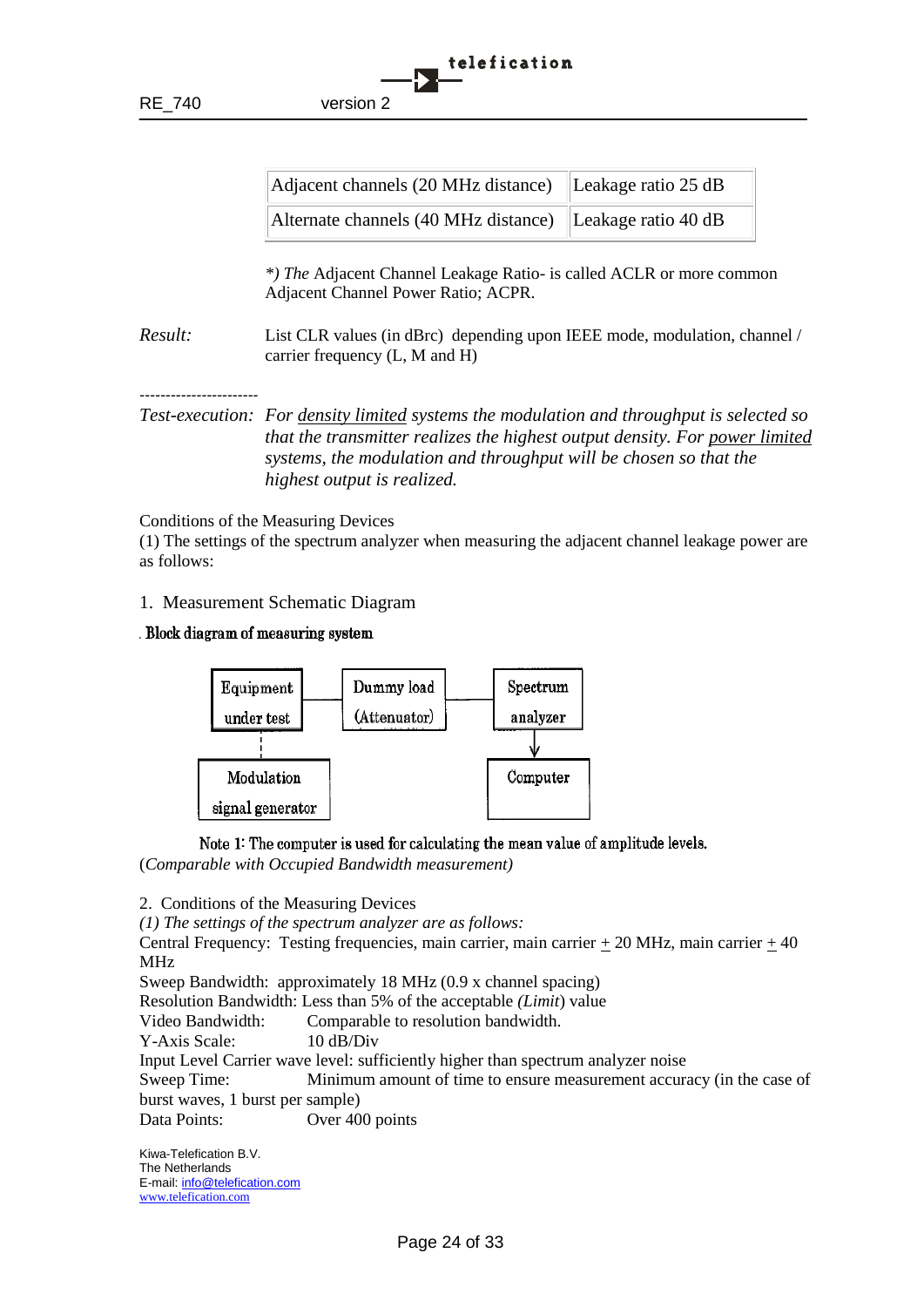| RE_740      | version 2        |  |
|-------------|------------------|--|
|             |                  |  |
| Sweep Mode: | Continuous sweep |  |

telefication

Detection Mode: Positive peak Display Mode: Max hold *(2) Process the measured values of the spectrum analyzer using an external or internal computer.*

3 Status of Testing Equipment

Set to testing frequency and modulate using standard encoding test signals.

4 Operating Procedures for Measurements

(1) Configure the settings of the spectrum analyzer to 2(1).

(2) After repeating sweeps until no display changes are found, import the values of all the data points as array variables to the computer.

(3) Convert the dB value into the antilog of the power dimension (i.e. mW) for all the data.

(4) Find the total power of all the data and record as "Total Power" in mW.

(5) Repeat the measurement for the adjacent channel(s) and the alternate channels(s)

(6) Calculate the relative differences between alternate/adjacent channels and the main channel to find the CLR values.

(7) Present the worst-case value for alternate and adjacent channel in dBrc.

(8) Repeat the measurement with another frequency for the main carrier (L.M,H)

# <span id="page-24-0"></span>**20 Test: Amount of carriers in 1 MHz**

| Reference:<br>Requirement: | Article 2, Item (19) 49.20 1) g / 49.20 3) h Notice 88 Appendix 43, 44, 45<br>If OFDM is applied, the amount of carriers within 1 MHz shall be 1 or more. |
|----------------------------|-----------------------------------------------------------------------------------------------------------------------------------------------------------|
| Result:                    | Verification of the distance in MHz between the carriers.                                                                                                 |
|                            | <i>Test-execution.:</i> See occupied bandwidth measurement.                                                                                               |

# <span id="page-24-1"></span>**21 Test : Spreading Rate, (effective broadening)**

*Reference:* Article 2, Item (19) 49.20 1) i / 49.20 2) g / 49.20 3) i Notice 88, Appendix 43, A-4, Appendix 44, A-4, Appendix 45, A-4, *Requirement:* Only applicable for DSSS equipment with frequencies from 2,400MHz to 2,483.5MHz & from 2,471MHz to 2,497MHz & from 5,180 MHz to 5,320 MHz and from 5470-5725 MHz. The requirements for the spreading factor are:

> For  $XW > 5$ , For  $GZ > 10$ For  $XW > 5$ For  $YW > 5$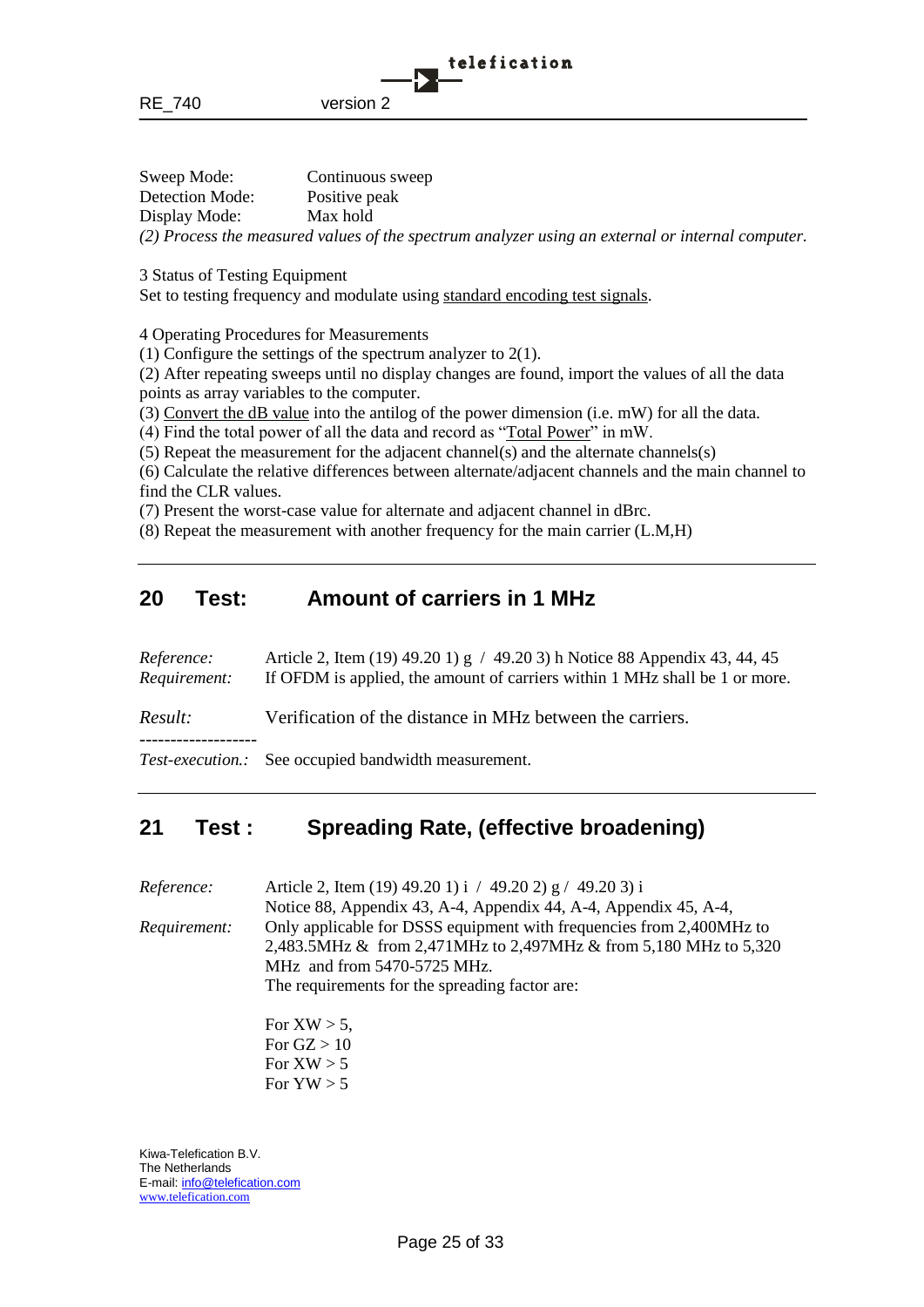| telefication  |                                                                                                                                                                                                                                                                                                                                                                                                                                                                                                                                                                                                                                                                                                                               |  |
|---------------|-------------------------------------------------------------------------------------------------------------------------------------------------------------------------------------------------------------------------------------------------------------------------------------------------------------------------------------------------------------------------------------------------------------------------------------------------------------------------------------------------------------------------------------------------------------------------------------------------------------------------------------------------------------------------------------------------------------------------------|--|
| <b>RE 740</b> | version 2                                                                                                                                                                                                                                                                                                                                                                                                                                                                                                                                                                                                                                                                                                                     |  |
| Note:         | For OFDM & hopping systems, there are no spreading rate limitations.<br>However, it is necessary to measure the spreading rate for hopping systems, in<br>order to calculate the observation time for measuring the retention time                                                                                                                                                                                                                                                                                                                                                                                                                                                                                            |  |
| Result:       | List spreading rate, depending upon (present table)                                                                                                                                                                                                                                                                                                                                                                                                                                                                                                                                                                                                                                                                           |  |
| $Test-exec.$  | See occupied bandwidth and spread bandwidth measurement. The spreading<br>rate for the purposes of evaluating wideband DSSS data transmission systems,<br>operating in the 2400-2483.5MHz and 2471-2497 MHz is based on the 90%<br>signal bandwidth and the transmission rate of the modulation signal. The<br>spreading rate is calculated by dividing the spreading bandwidth by the<br>frequency equivalent of the transmission rate (or symbol rate) of the modulation<br>signal. For example, the throughput for Bluetooth is always 1 Mbaud,<br>irrespective of the modulation. The coding scheme, modulation and effective<br>throughput are selected so that the effective spreading rate is as small as<br>possible. |  |

# <span id="page-25-0"></span>**22 Test: Spurious Emissions and out-band leakage power**

| Reference:          | Article 7, Table 3; Article 2, Item (19) 49.20(1); h /I Notice 88, Appendix 43,<br>$A-4$                                                                                                                                                                                                                                                                                                                     |
|---------------------|--------------------------------------------------------------------------------------------------------------------------------------------------------------------------------------------------------------------------------------------------------------------------------------------------------------------------------------------------------------------------------------------------------------|
| <i>Requirement:</i> | Applicable for DSSS $\&$ OFDM equipment with frequencies from 2,400MHz to<br>2,483.5MHz (WW), from 2,471MHz to 2,497MHz (GZ), from 5,180 MHz to<br>5,320 MHz (XW) and from 5470 - 5740MHz (YW). Spurious emissions shall<br>be evaluated from 30 MHz up to a frequency equal to 5x the highest carrier<br>frequency. The requirements are defining the max. <i>average power</i> in a<br>bandwidth of 1 MHz: |

Conducted values of the spurious emissions:

## *For WW and UV*

#### *1. (General)*

| Frequency band                             | Permissible average power at 1MHz band - |  |
|--------------------------------------------|------------------------------------------|--|
|                                            | width of spurious emission               |  |
| Lower than 2,387 MHz and higher than       | Lower than $2.5 \mu W$                   |  |
| 2,496.5MHz                                 |                                          |  |
| Higher than 2,387 MHz, lower than          | Lower than $25 \mu W$                    |  |
| 2400MHz, and higher than 2,483.5 and lower |                                          |  |
| than 2,496.5 MHz.                          |                                          |  |

#### **Exclusion bands:**

In case of the frequency hopping systems and a combination of hopping and other modulation method(s), the range from 2,374 MHz to 2,5095 MHz is excluded. For other modulation methods, the range from 2,400 MHz to 2,483.5 MHz is excluded.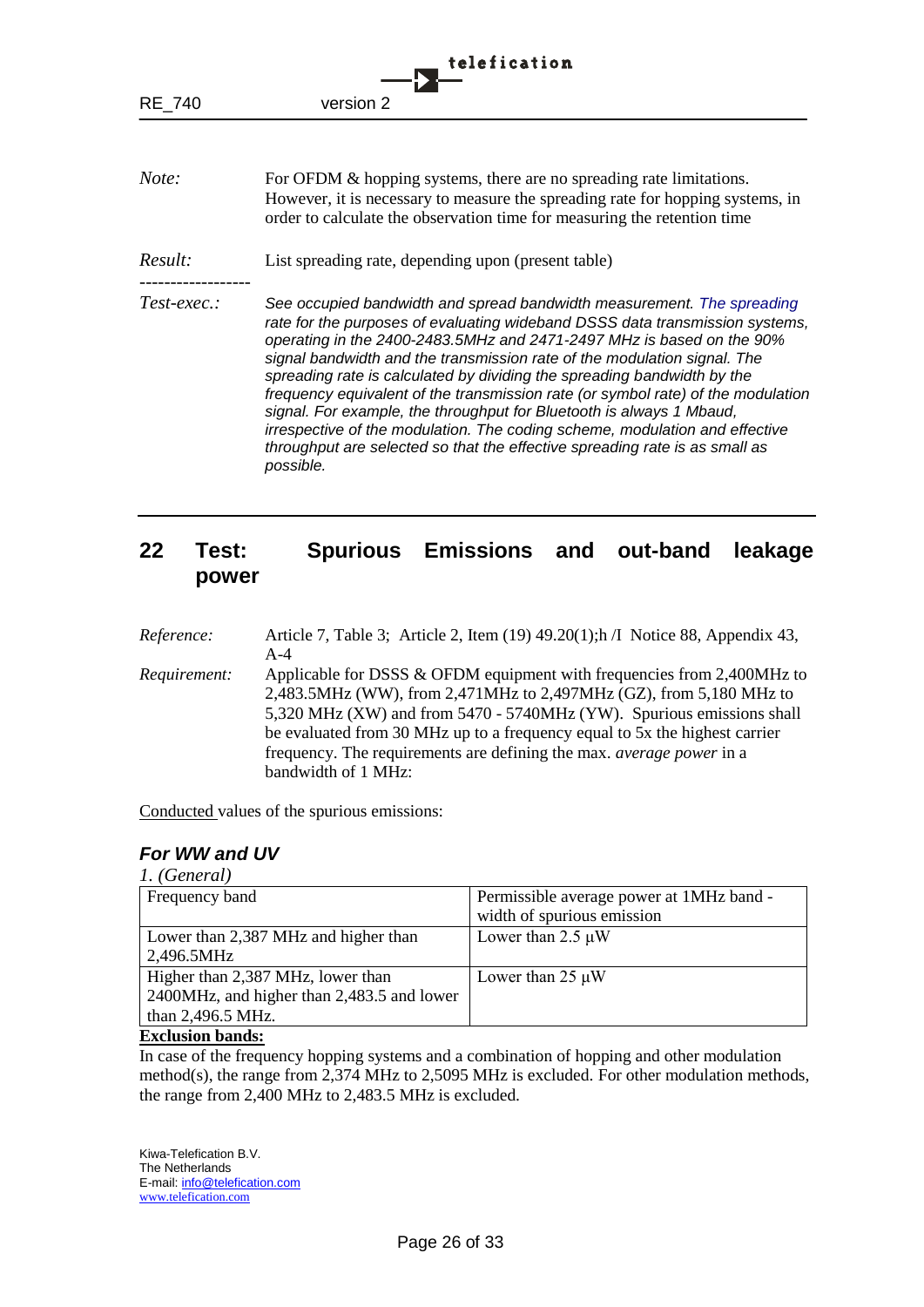## *For GZ and VV:*

| Frequency band                         | Permissible value of average power of |
|----------------------------------------|---------------------------------------|
|                                        | spurious emission                     |
| Lower than 2,458 MHz, and higher than  | Lower than $2.5 \mu W$                |
| 2.510 MHz                              |                                       |
| Higher than 2,458 MHz and lower than   | Lower than $25 \mu W$                 |
| 2,471MHz, and higher than 2,497MHz and |                                       |
| lower than 2,510 MHz                   |                                       |

## *For XW:*

| 1. General                          |                                       |  |
|-------------------------------------|---------------------------------------|--|
| Frequency band                      | Permissible value of average power of |  |
|                                     | spurious emission                     |  |
| Lower than 5,140MHz and higher than | Lower than $2.5\mu W$                 |  |
| 5.360MHz                            |                                       |  |

#### *For YW:*   $\overline{a}$

| 1. Generat                                 |                                       |  |
|--------------------------------------------|---------------------------------------|--|
| Frequency band                             | Permissible value of average power of |  |
|                                            | spurious emission                     |  |
| Lower than 5,460MHz and higher than        | Lower than $2.5\mu$ W                 |  |
| $\frac{5,740 \text{MHz}}{5,000 \text{Hz}}$ |                                       |  |

Permissible value of the of average power of spurious emission refers to the peak envelope power for the transmitting equipment of each modulated frequency supplied to the feeder; (i.e. conducted measurement) except for those defined differently like the EIRP requirements as stated below.

#### **EIRP values of out-band emissions, (***depending upon the applied antenna***):**

#### *2. 49.20 3) k (1)*

When using emissions of a frequency of 5,180 MHz, 5,200 MHz, 5,220 MHz, or 5,240 MHz:

#### **Technical standard for out-band leakage power (5180 - 5240MHz)**

| <b>Frequency band</b>     | <b>Deviation frequency (f) from 5240</b><br><b>MHz</b> | EIRP                                       |
|---------------------------|--------------------------------------------------------|--------------------------------------------|
| $5140 - 5142 \text{ MHz}$ | 98-100 MHz                                             | $2.5\mu$ W/MHz or less                     |
| $5142 - 5150 \text{ MHz}$ | $90 - 98$ MHz                                          | $15\mu$ W/MHz or less                      |
| $5250 - 5251$ MHz         | $10 - 11$ MHz                                          | $10^{1-(f-9)}$<br>mW/MHz or less           |
| $5251 - 5260 \text{ MHz}$ | $11 - 20$ MHz                                          | $10^{-1-(8/90)(f - 20)}$<br>mW/MHz or less |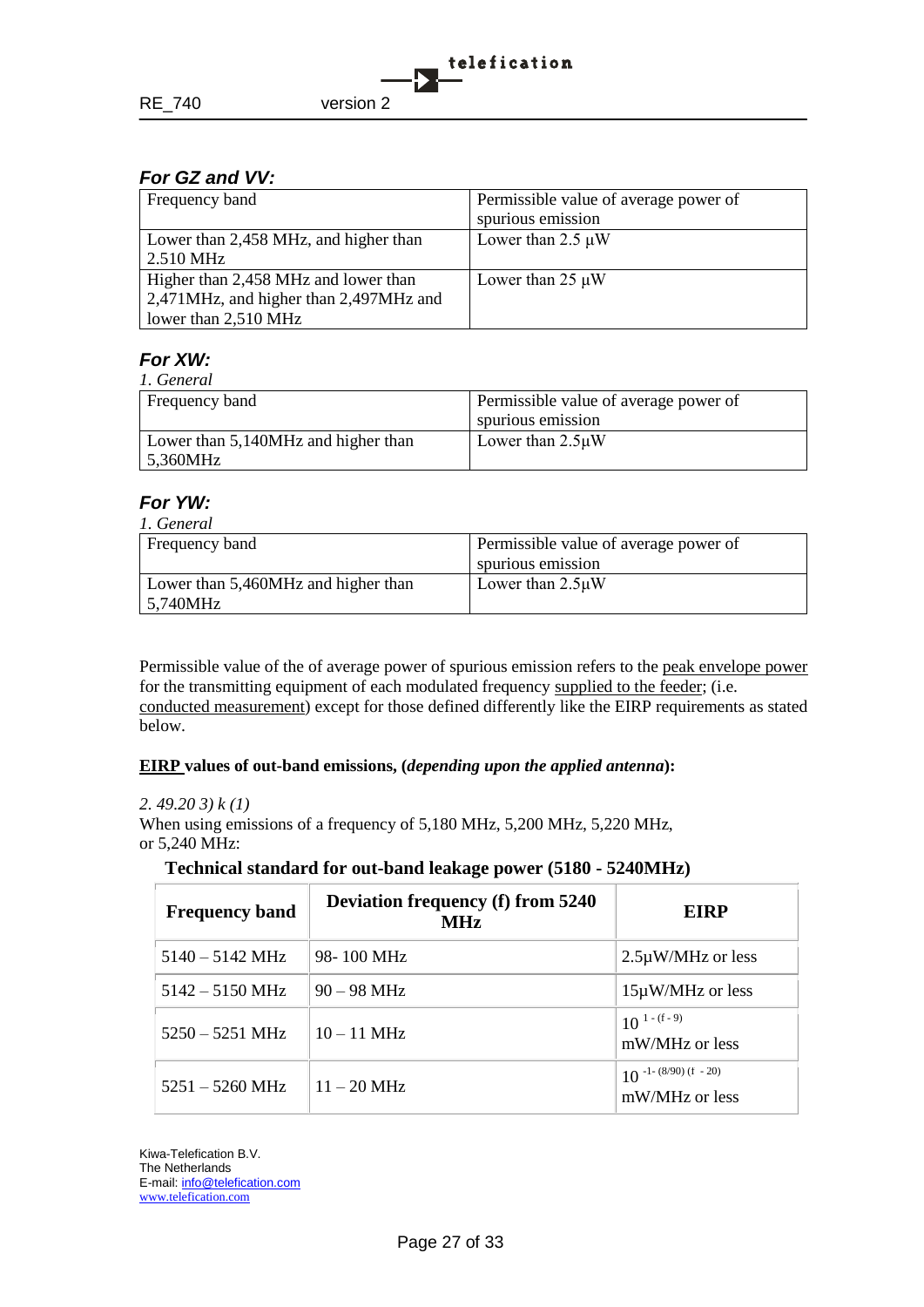

| $15260 - 5266.7 \text{ MHz}$   20 - 26.7 MHz | $10^{-1.8} - (6/50) (f - 20)$<br>mW/MHz or less |
|----------------------------------------------|-------------------------------------------------|
| 5266.7 – 5360 MHz   26.7 – 120 MHz           | $\frac{2.5\mu W}{MHz}$ or less                  |

*3. 49.20 3) k (2)*

When using emissions of a frequency of 5260 MHz, 5280 MHz, 5300 MHz, or 5320 MHz:

| <b>Frequency band</b>       | <b>Deviation frequency (f) from</b><br>5260MHz | <b>EIRP</b>                                |
|-----------------------------|------------------------------------------------|--------------------------------------------|
| 5140 - 5233.3 MHz           | $26.7 - 120$ MHz                               | $2.5\mu$ W/MHz or less                     |
| $5233.3 - 5240 \text{ MHz}$ | $20 - 26.7 \text{ MHz}$                        | $10^{-1.8-(6/50)(f-20)}$<br>mW/MHz or less |
| $5240 - 5249$ MHz           | $11 - 20$ MHz                                  | $10^{-1-(8/90)(f-11)}$<br>mW/MHz or less   |
| $5249 - 5250 \text{ MHz}$   | $10 - 11$ MHz                                  | $10^{1-(f-9)}$<br>mW/MHz or less           |
| $5350 - 5360 \text{ MHz}$   | $90 - 100$ MHz                                 | $2.5\mu$ W/MHz or less                     |

## **Technical standard for out-band leakage power (5260 – 5320 MHz)**

#### *4. 49.*

When using emissions of a frequency of 5500 MHz, 5520 MHz, 5540 MHz, 5560 MHz, 5580 MHz, 5600 MHz, 5620 MHz, 5640 MHz, 5660 MHz, 5580 MHz or 5700 MHz:

#### **Technical standard for out-band leakage power (5470 – 5740 MHz)**

| <b>Frequency band</b> | EIRP                     |
|-----------------------|--------------------------|
| 5460 - 5470 MHz       | 12.5 $\mu$ W/MHz or less |
| 5725 – 5740 MHz       | 12.5 $\mu$ W/MHz or less |

These out-of-band requirements are applicable **between** the W52 and W53 bands.

Note the difference on the edges of the specified bands (5140 and 5360 MHz), whereby the limit value (2.5µW/MHz) changes from EIRP value to conducted value.

*Result:* List the different modes/modulations and frequency ranges according to the manufacturer and determine for each the spurious emissions. The table reflects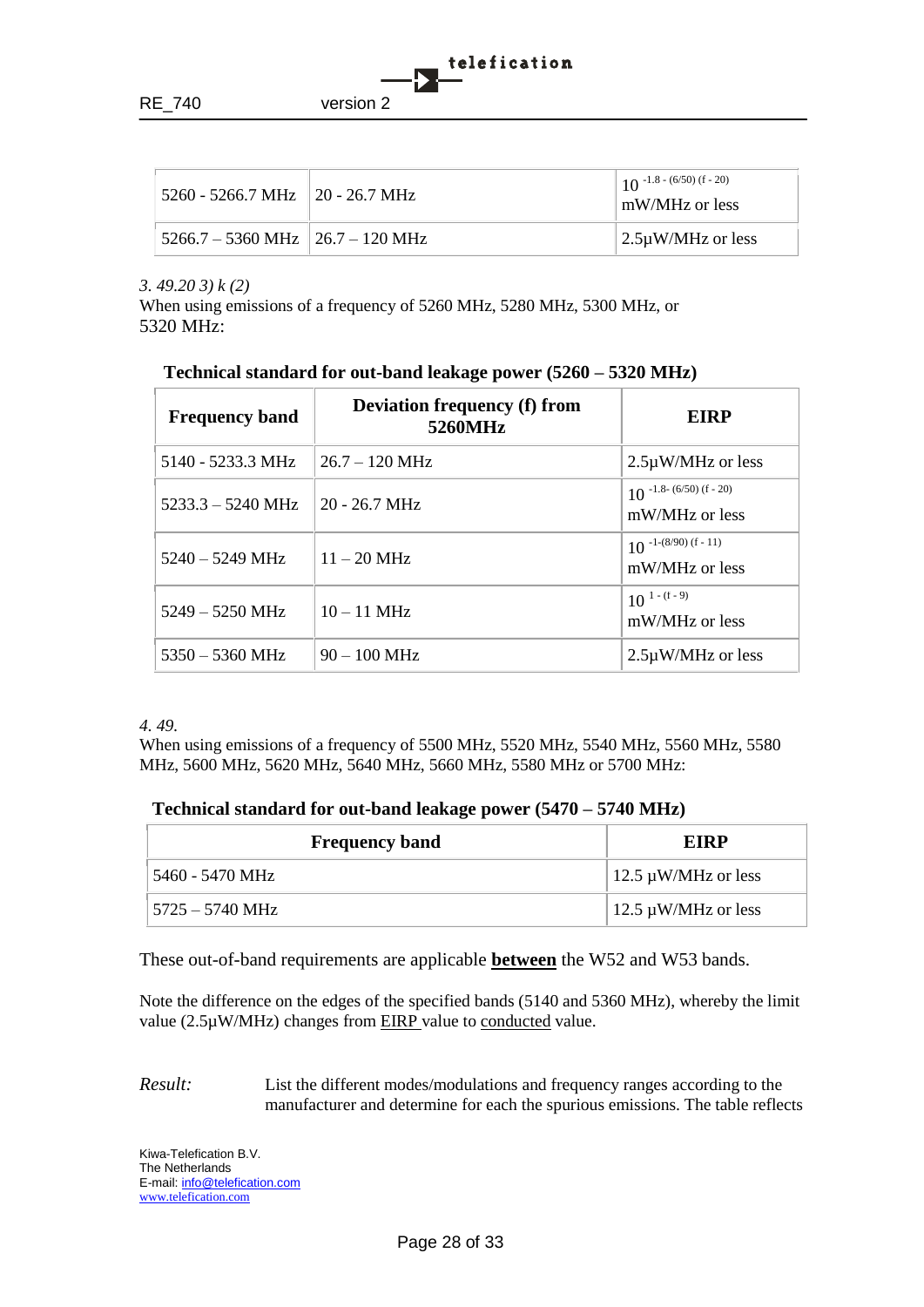the selected transmit frequencies (L,M and H), coding scheme and throughput (worst case selections).

*-------------------- Test-execution:*

Block diagram of measuring system



*1* 

Note 1: The computer is used for calculating the mean value of amplitude levels.

If the spurious limit is specified with the EIRP value, the max. figure for the antenna(s) gain shall be taken into account for the (conductive) measurement procedure. If multiple antenna ports are used, these shall be combined as follows:



*In this case the coupling attenuation shall be taken into account (For example from terminal 1 to terminal 2) since this will reduce the combined output power. A check shall be done by using a calibrated source (generator) to be connected to the terminal(s) and measuring its output.*

*2 Conditions of the Measuring Devices*

(1) The settings of the spectrum analyzer during spurious searches are as follows:

- Sweep Bandwidth Starts spurious searches from the smallest possible frequencies to more than 5 times the carrier frequencies (for example from 30 MHz up to 12.5 GHz for a 2.4 GHz system).
- Resolution Bandwidth 1 MHz
- Video Bandwidth 1 MHz
- Y-Axis Scale 10 dB/Div
- Input Level: Maximum dynamic range value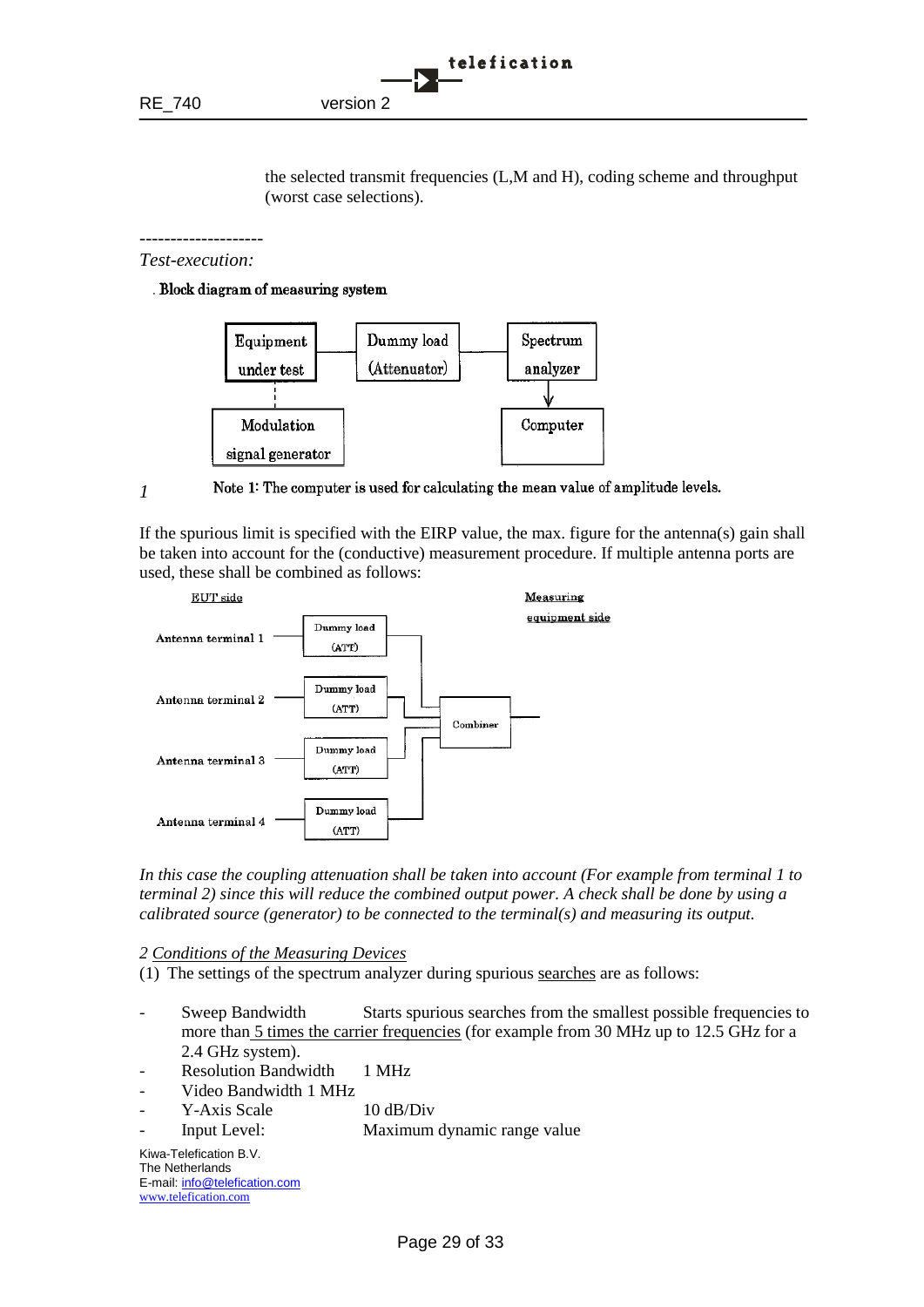- Sweep Time: Minimum amount of time to ensure measurement accuracy.
- Sweep Mode: normally single sweep , however for *Frequency Hopping Systems* the continuous mode
- In the case of burst transmission, the sweep time shall exceed a duration of:
- *[Burst period (s) x (frequency of the sweep (in MHz)) / RWB (in MHz)] in (s)*
- *Note that the measurement result can be reduced by 3 dB as a maximum.*
- Data Points Over 400 points
- Detection Mode: Positive peak
- Display mode: Maximum hold

(2) The settings of the spectrum analyzer while conducting spurious amplitude measurements are as follows:

- Central Frequency: Acquired spurious frequencies in (1)
- Sweep Frequency 0 Hz
- Resolution Bandwidth 1 MHz
- Video Bandwidth same as Resolution Bandwidth
- Note: take into account that the requirement limits the power in a bandwidth of 1 MHz*.*
- *If the measurement is carried out with a bandwidth of 100 kHz (for frequencies below 1 GHz), the limit shall be reduced with 10 dB.*
- For example 2.5 uW in 1 MHz = -26 dBm limit, becomes  $-36$  dBm for 100 kHz bandwidth.
- Y-Axis Scale 10 dB/Div
- Input Level: choose input level within the linear range of the SA mixer (so that no additional spurious are generated by the mixer)
- Sweep Time: Minimum amount of time to ensure measurement accuracy. However, in the case of burst waves, time exceeds duration of 1 burst.
- Data Points Over 400 points
- Sweep Mode: Single sweep
- Detection Mode Sample (BIN-Width << RBW, so that all spurious emissions are captured) [BIN-width is the frequency difference between 2 adjacent display points on the display)

3 Status of Testing Equipment

Set to testing frequency and testing spread codes and modulate using standard encoding test Signals. Choose a frequency / channel according to the specified range (Low, Middle, High). In the case of the frequency hopping system or combined systems of direct spread and frequency hopping, it is necessary to conduct the measurements on the 3 representative upper, middle and lower frequencies (L, M or H) in hopping mode, so that the hopping mechanism uses the same frequency. (It will be on off switching for these frequencies)

Note: If the spurious limit is specified with the EIRP value, the effective (maximum) antenna gain shall be taken into account.

4 Operating Procedure for Measurements

(1) Configure the settings of the spectrum analyzer to  $2(1)$  and search for spurious frequencies by sweeping. Do not conduct the measurements in  $2(2)$  if the amplitude value of the acquired spurious frequencies meets the standard value (in the case of 2[1]

Note, the standard value is  $-3$  dB below the limit and set the acquired amplitude value as the measured value.

(2) If the acquired spurious amplitude value exceeds the standard value, narrow the sweep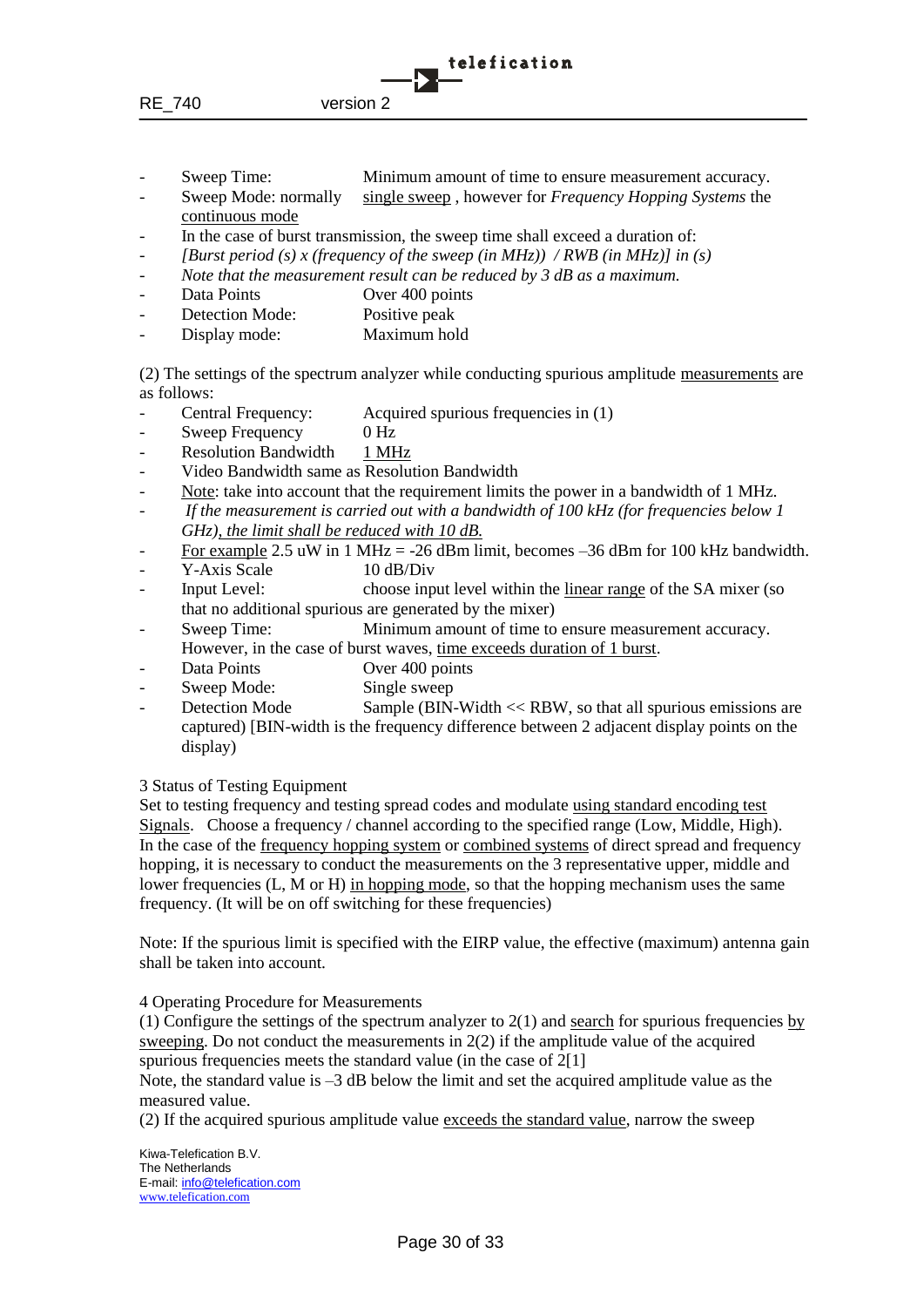

bandwidth, in the order of 100 MHz, 10 MHz, and 1 MHz, to increase the frequency accuracy of the spectrum analyzer and accurately find the spurious frequency. Configure the spectrum analyzer to the settings in 2(2), find the average of the spurious amplitude values (in the case of burst waves, the average values are within the respective burst and set this as the measured value. Averaging can be done by summing up the power (display must give the linear power in uW) according to 2(2) and dividing by the amount of points (e.g. 400 points). Correction on the equivalent noise bandwidth shall be necessary (if not realized automatically)

*The average P can be found by the following formula:*

$$
P = 10 \times \log \left[ B_s \times \frac{(1/n) \times \sum_{i=1}^{n} \left( 10^{\frac{P(i)}{10}} \right)}{NBW} \right]
$$

where:

 $P =$  total power in the channel bandwidth

 $BS = channel$  bandwidth

 $NBW =$  equivalent noise bandwidth of the spectrum analyzer

 $n =$  number of sample points within the channel bandwidth

 $P(i)$  = power reading on spectrum analyzer at trace element i.

#### 5 Recording Methods of Test Results

Take the spurious power acquired in 4 and list the frequency of the individual large emissions in uW units for every frequency classification of the acceptable values.

#### 6 Other Conditions

(1) In the case of the frequency hopping system or combined systems of direct spread and frequency hopping, it is necessary to conduct special measurements of 3 representative upper, middle and lower frequencies, limited to those that hop, as the emitted spurious frequencies change.

## <span id="page-30-0"></span>**23 Test: Retention time, (only for hopping systems)**

*Reference:* Article 2, Item (19), WW, UV: 49.20 1) j Notice 88, Appendix 43 *Requirement:* Applicable for hopping systems with direct modulation (not in combination with DSSS or OFDM)*.* The requirements for the retention time are:

> 1. Observe the frequency retention time during the *observation time T* (in seconds) equal to :

*T = spreading rate x 0.4 s.*

2. Select a discrete frequency for monitoring (L. M, and H)

3. *Sum-up* the different lengths of the bursts for the selected frequency during the observation time. By definition the sum is equal to the retention time.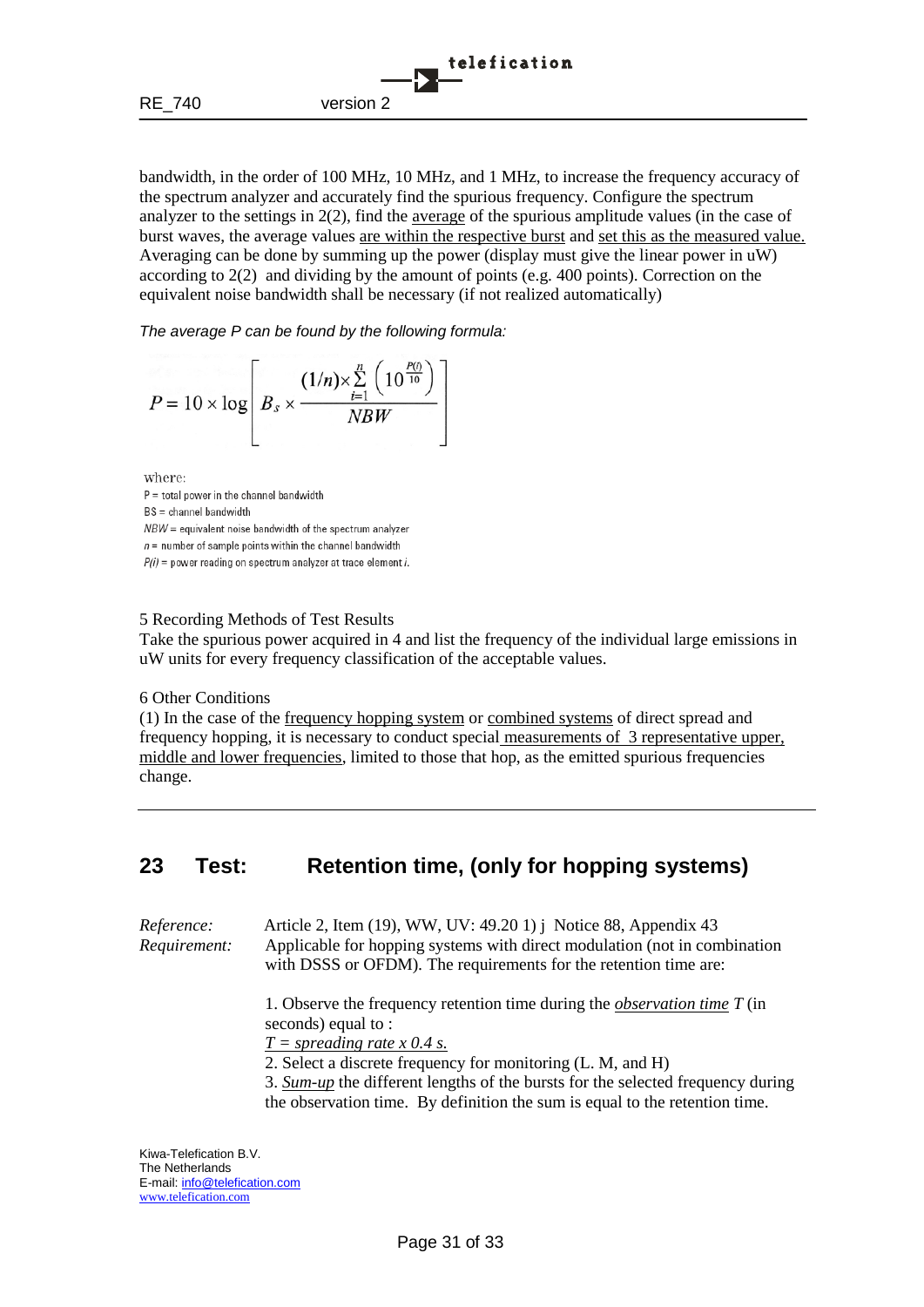4. Repeat the measurement for each different mode (e.g. DH1, DH3, DH5 for Bluetooth) and for both the maximum amount of hopping channels and the minimum (e.g. when Adaptive Frequency Hopping, AFH is available)

The Retention time shall be less than *0.4 seconds* in any situation. In addition, for category UV equipment (Model-aircraft) the limit for a single transmission burst is *0.05 seconds*.

*Result:* List Retention time, depending upon frequency, mode, modulation, possible supply voltage, AFH)

*Test-exec.: Depending upon the hopping mechanism and technology. For Bluetooth it is possible to select a specific mode, so that the equipment is always transmitting the same type of bursts (while hopping). Possible modes are DH1, DH3, and DH5. The spectrum analyzer can be used to measure the duration of a single frequency burst if setting the frequency span to 0 Hz and the centre frequency to the selected frequency (L.M, H). Choose a sweep time between 2 and 4 ms*

> *The second step is to measure the amount of (equal mode & frequency) bursts within the observation time. Therefore the sweep time should be set in a realistic relation to the prescribed observation time. (e.g. between 5 and 10 seconds). Extrapolate the amount of bursts to the defined observation time and define it N.*

*Multiply N with the duration of the frequency burst to find the retention time.*

*Repeat the measurement for the different frequencies (L, M and H) and the different modes. The highest value of the retention time shall be recorded for reporting.*

*For Bluetooth it is possible to use a simple formula for the retention time:*

*Retention time = [spreading rate/amount of channels] x duty-cycle x 0.4 seconds*

*This formula can be used only for 1 specific mode (with a constant duty-cycle). The actual retention time can be found by a "weighted" average of the different retention times, based upon the relative appearing of each mode.*

## <span id="page-31-0"></span>**24 Test: Carrier sensing**

*Reference:* Article 49.20 3) Notice 88, Appendix 43, 44, 45, 46 *Requirement:* The requirement is compulsory for DSSS & OFDM equipment with frequencies from 5.150 MHz up to 5.725 MHz. (i.e. XW and YW) and for equipment with 40 MHz channel spacing in the 2.4 GHz band (WW). In addition, transmitters

Kiwa-Telefication B.V. The Netherlands E-mail: info@telefication.com www.telefication.com

--------------------